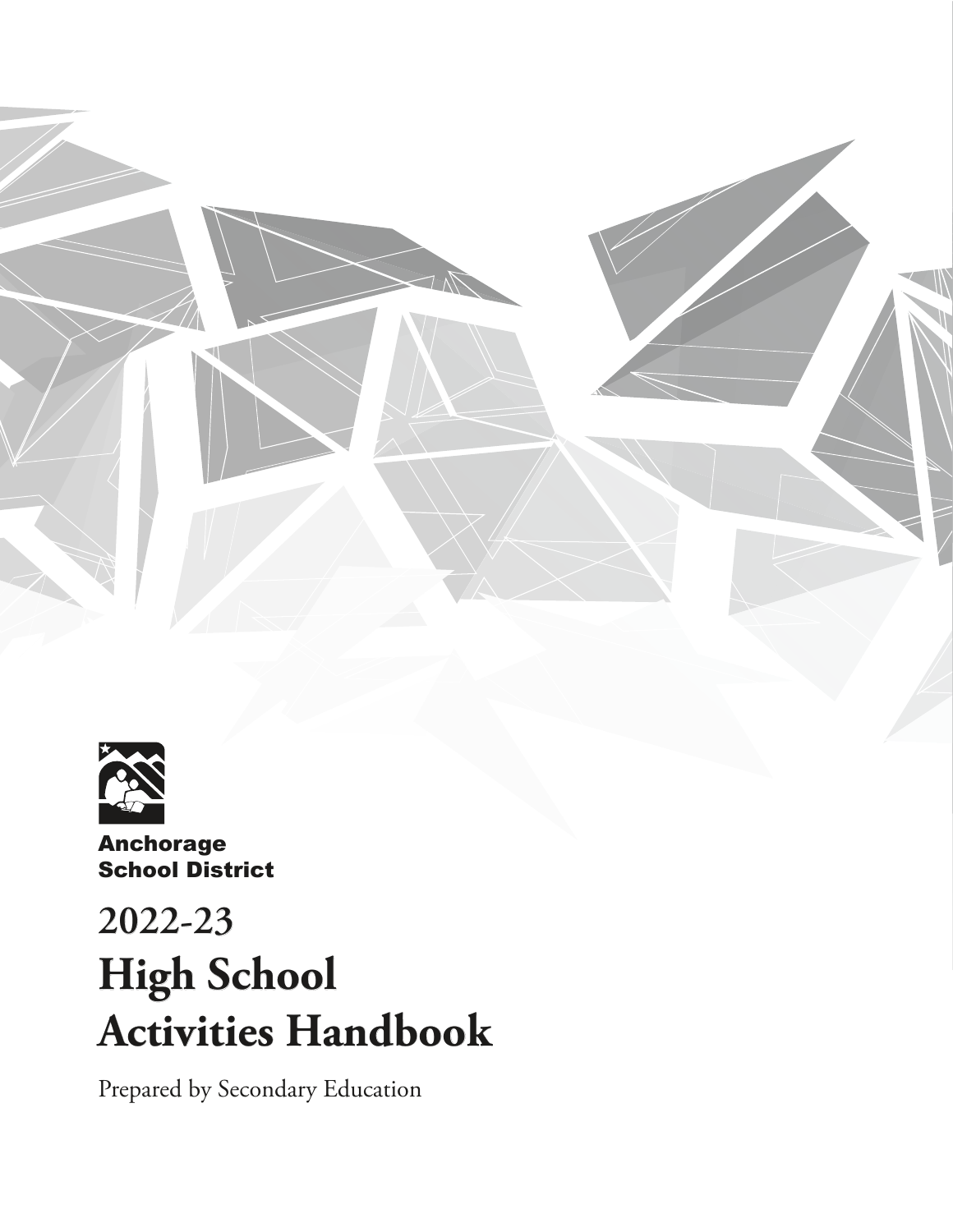| <b>ACTIVITY</b>              | <b>HOST</b>           | <b>PHONE NUMBER</b> |
|------------------------------|-----------------------|---------------------|
| <b>BASKETBALL</b>            | West                  | 742-2517            |
| <b>CHEER</b>                 | Chugiak               | 742-3067            |
| <b>CROSS-COUNTRY RUNNING</b> | Bartlett              | 742-1864            |
| <b>CROSS-COUNTRY SKIING</b>  | Dimond                | 742-7005            |
| DRAMA/DEBATE/FORENSICS       | <b>KTHS</b>           | 742-8951            |
| <b>ESPORTS</b>               | <b>KTHS</b>           | 742-8951            |
| <b>FOOTBALL</b>              | East                  | 742-2141            |
| <b>GIRLS FLAG FOOTBALL</b>   | East                  | 742-2141            |
| <b>GYMNASTICS</b>            | Service               | 742-8105            |
| <b>HOCKEY</b>                | Chugiak               | 742-3067            |
| MUSIC FESTIVAL               | Fine Arts             | 742-0150            |
| <b>RIFLERY</b>               | West                  | 742-2531            |
| <b>SOCCER</b>                | Eagle River           | 742-2728            |
| <b>SWIMMING</b>              | Bartlett              | 742-1864            |
| STUDENT GOVERNMENT           | <b>KTHS</b>           | 742-8951            |
| <b>TENNIS</b>                | South                 | 742-6304            |
| <b>TRACK &amp; FIELD</b>     | Dimond                | 742-7005            |
| VOLLEYBALL                   | Service               | 742-8105            |
| <b>WORLD LANGUAGE</b>        | World Language Office | 742-4848            |
| WRESTLING                    | South                 | 742-6304            |

## <span id="page-1-0"></span>**Senior High Coordinating Schools 2022-23**

#### **Title IX**

*"No person in the United States shall, on the basis of sex, be excluded from participation in, be denied the benefits of, or be subject to discrimination under any educational programs or activity receiving federal financial assistance".*

—From the preamble to Title IX of the Education Amendment of 1972

The Board is committed to an environment of nondiscrimination on the basis of race, color, religion, sex, age, national origin, economic status, union affiliation, disability, and other human differences. No person shall be excluded from participation in, or denied the benefits of, any academic or extracurricular program or educational opportunity offered service offered by the District. The District will comply with the applicable statutes, regulations, and executive orders adopted by Federal, State, and Municipal agencies.

Title IX applies to all programs in a school (including academics, extracurricular, and athletics) that receives federal financial assistance. It protects all participants in the academic program from gender discrimination including parents, students and employees.

If a school becomes aware of equal opportunity violations or sexual harassment, the school will take appropriate actions to investigate the situation. For more information on the student grievance process speak with your principal and/or follow the Student Grievance Process in this handbook. For more information on Title IX or to report any civil rights violation or Title IX violation, contact the EEO Director, who serves as the Title IX Coordinator, at the ASD Education Center, 5530 E. Northern Lights Blvd, Anchorage, AK 99504-3135 (907) 742-4132.

Concerns may also be reported to any of the following external agencies: Alaska State Commission for Human Rights, Anchorage Equal Rights Commission, Department of Education and/or the Office of Civil Rights. Updated 6/2010

#### **ASD Statement of Nondiscrimination**

The Board is committed to an environment of nondiscrimination on the basis of sex, race, color, religion, gender identity, sexual orientation, national origin, ancestry, age, marital status, changes in marital status, pregnancy, parenthood, physical or mental disability, Vietnam era veteran status, genetic information, good faith reporting to the board on a matter of public concern, or any other unlawful consideration. No person shall, based solely on protected class, be excluded from participation in, or denied the benefits of, any academic or extracurricular program or educational opportunity or service offered by the District. The District will comply with the applicable statutes, regulations, and executive orders adopted by Federal, State and Municipal agencies. The District notes the concurrent applicability of the Individuals with Disabilities Education Act, Title II of the Americans with Disabilities Act and the relevant disability provisions of Alaska law.

Any student or employee who violates this policy will be subject to appropriate disciplinary action.

Inquiries or complaints may be addressed to ASD's Office of Equity and Compliance Senior Director, who also serves as the Title IX and ADA Coordinator, ASD Education Center, 5530 E. Northern Lights Blvd, Anchorage, AK 99504-3135 (907) 742-4132, Equity@asdk12.org., or to any of the following external agencies: **Alaska State Commission for Human Rights, Anchorage Equal Rights Commission, Equal Employment Opportunity Commission, or the Office for Civil Rights-U.S. Department of Education.** REVISED: 8/2007, 8/2012, 5/2013, 7/2014, 3/2017, 9/2017, 1/2020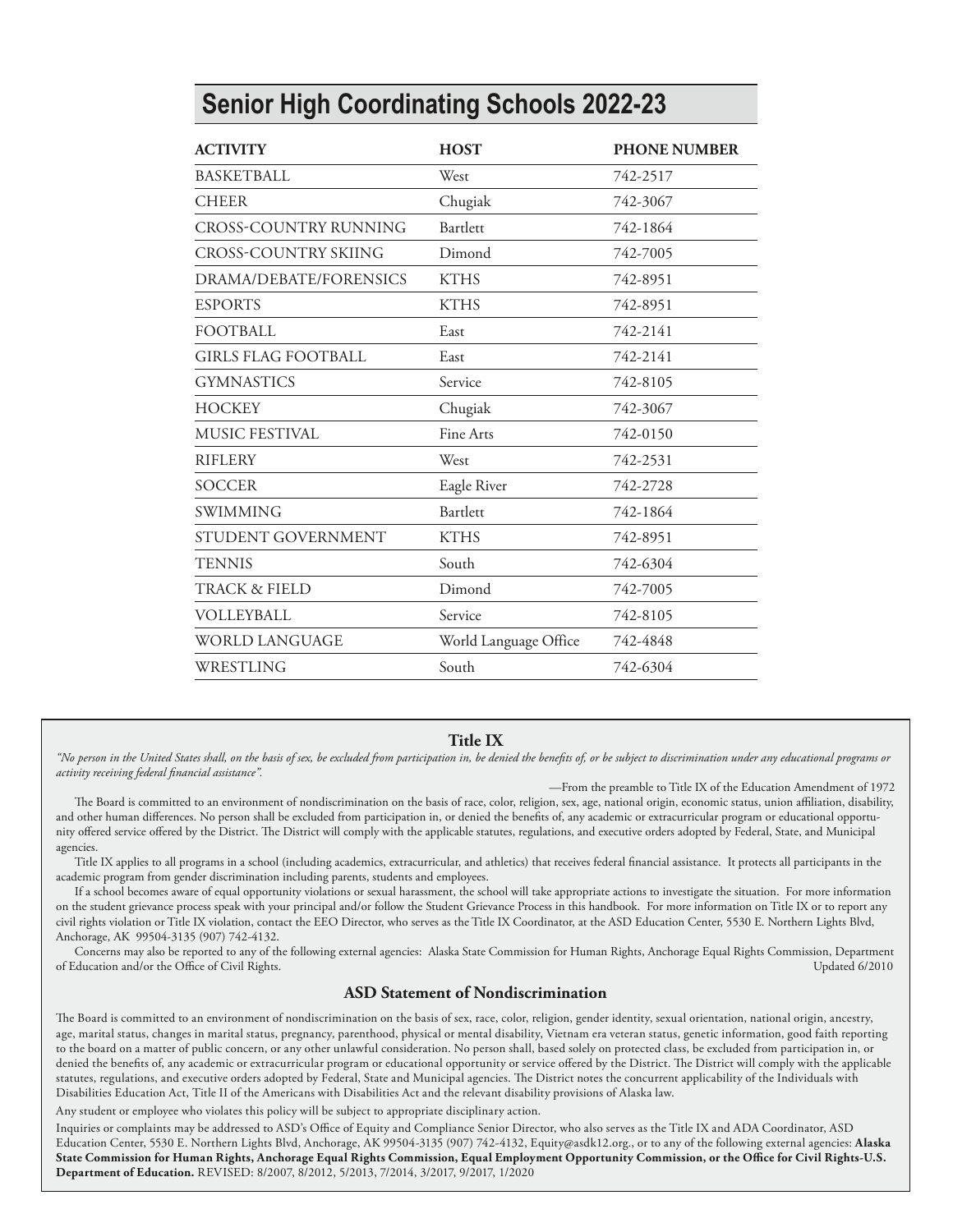**Anchorage School District**

## **High School ACTIVITIES HANDBOOK**

**Prepared by: SECONDARY EDUCATION Revised June 2022**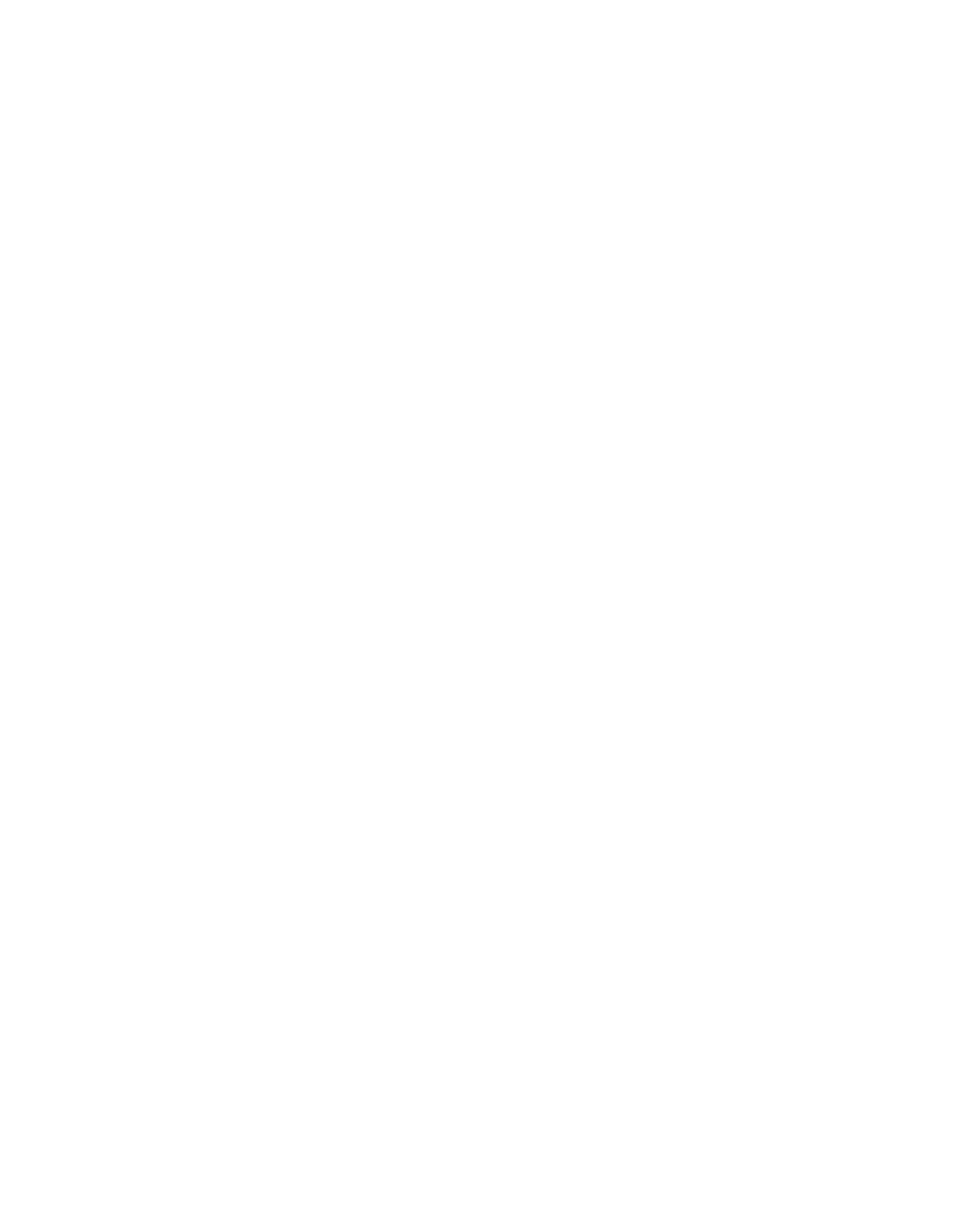## **Table of Contents**

| Administrative Procedures for Additional or Voluntary Coaches 13 |  |
|------------------------------------------------------------------|--|
| Senior High Coordinating Schools  Inside Front Cover             |  |
|                                                                  |  |
|                                                                  |  |
|                                                                  |  |
|                                                                  |  |
|                                                                  |  |
|                                                                  |  |
|                                                                  |  |
|                                                                  |  |
|                                                                  |  |
|                                                                  |  |
|                                                                  |  |
|                                                                  |  |
|                                                                  |  |
|                                                                  |  |
|                                                                  |  |
|                                                                  |  |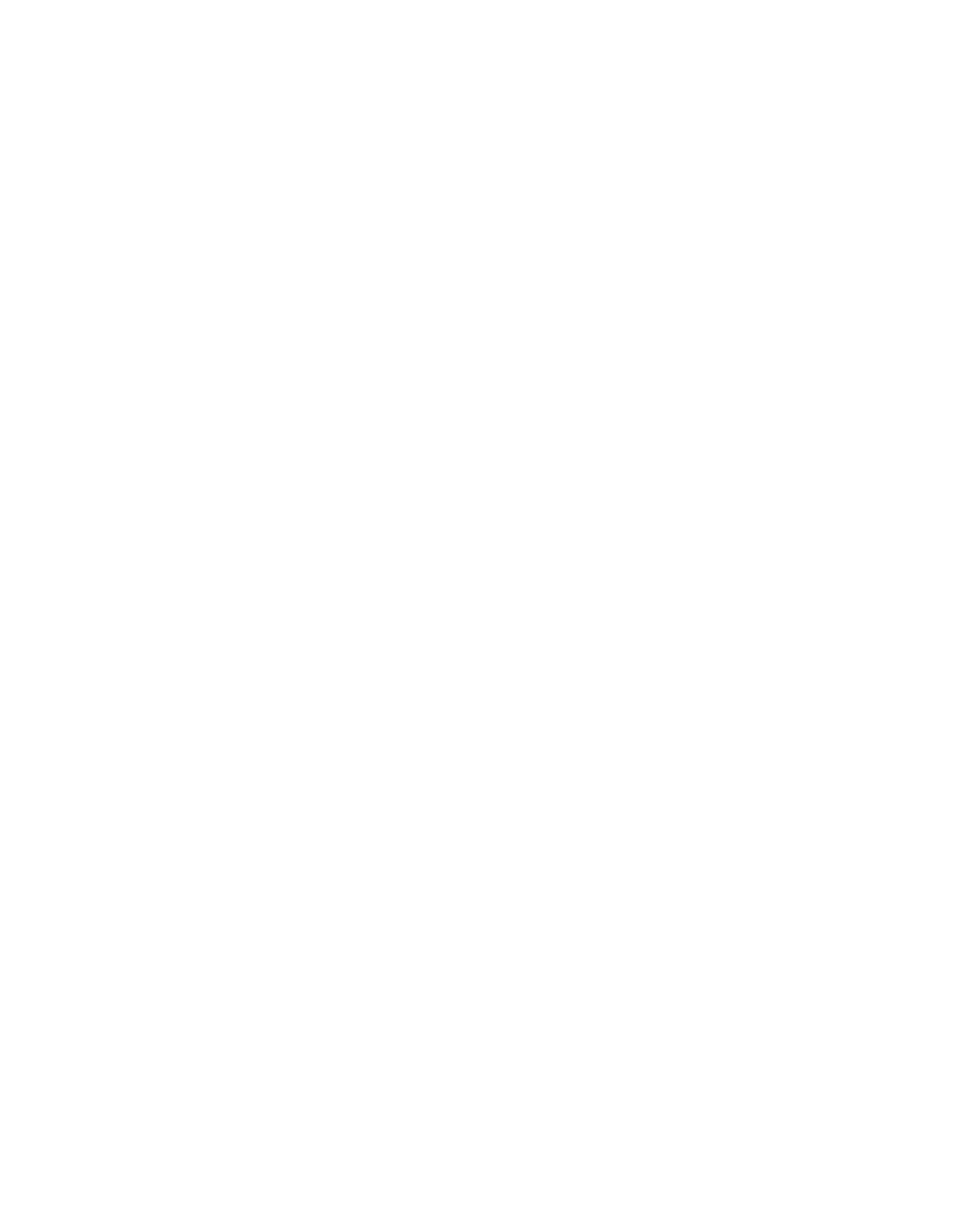# <span id="page-6-0"></span>**Section 1 ACTIVITY SPONSORS' HANDBOOK**

## **Student Activities Philosophy**

The primary purpose of the Student Activities program is to meet those school-related interests and needs of students that are not provided by the curricular program of the school. The activities program refers to clubs, classes, intramurals, fine arts and interscholastic programs. The following is a list of objectives for the activities for students:

- 1. Help all students to learn how to constructively use their leisure time.
- 2. Help all students to increase and productively use their unique talents and skills.
- 3. Help all students to develop new vocational and recreational interests and skills.
- 4. Help all students to develop more positive attitudes toward the value of vocational and recreational activities.
- 5. Help all students to increase their knowledge of and skill in functioning as leaders and/or as members of a group.
- 6. Help all students to develop a more realistic and positive attitude towards themselves and others.
- 7. Help all students to develop a more positive attitude toward school as a result of participation in the student activities program.
- 8. Help all students to understand and participate in the democratic processes of an organization.

All school-sponsored interscholastic activities of member schools are conducted in accordance with ASAA By-Laws, Rules and Policies. Additional standards may be established by the Anchorage School District and each school for its own students.

## **Sponsor's Responsibilities**

A sponsor has a great deal of influence on the success of a student group and activity. The following criteria is the responsibility of the sponsor of any Anchorage School District club or activity. The sponsor should:

- 1. Provide leadership.
- 2. Promote positive student interest, enthusiasm, and leadership.
- 3. Obtain approval of the school administration for all activities.
- 4. Discuss with students pros and cons of all projects.
- 5. Be present at all meetings and activities for the duration of the event.
- 6. Sign all purchase order requests and check requests.
- 7. Follow-up with students to make sure they are fulfilling their responsibilities.
- 8. Encourage good academic standing and ethical behavior for all members of the organization.
- 9. Obtain administrative approval for posters and bulletin announcements. Posters, bulletins, fliers, promotions or displays must not depict alcohol or drugs or their use unless they are a part of an administration-approved drug/alcohol use prevention program.
- 10.Account for all uniforms, supplies, and equipment used during school year.

## **Evaluation of Contract Addendum Personnel**

There will be an evaluation each year of every individual who is on a contract addendum in the activities area. The evaluation will be performed by the principal or his/her designee and filed in the principal's office.

## **Classes/Clubs**

Class activities are established by graduation year. They function as a means of communication for students between the administration and faculty concerning activities that lead up to graduation. These organizations function in the same manner as the clubs and may raise money for approved class projects and activities.

In order to be a recognized club or to function as a class, the following criteria must be met:

Clubs may be established to allow students with similar interests and ideas a chance to become involved in those pursuits which fall within the scope of educational or school service purposes.

Unit principals shall permit students to organize clubs within the following criteria:

A. Students may organize extracurricular clubs provided that the club formation and activities are student-initiated and voluntary.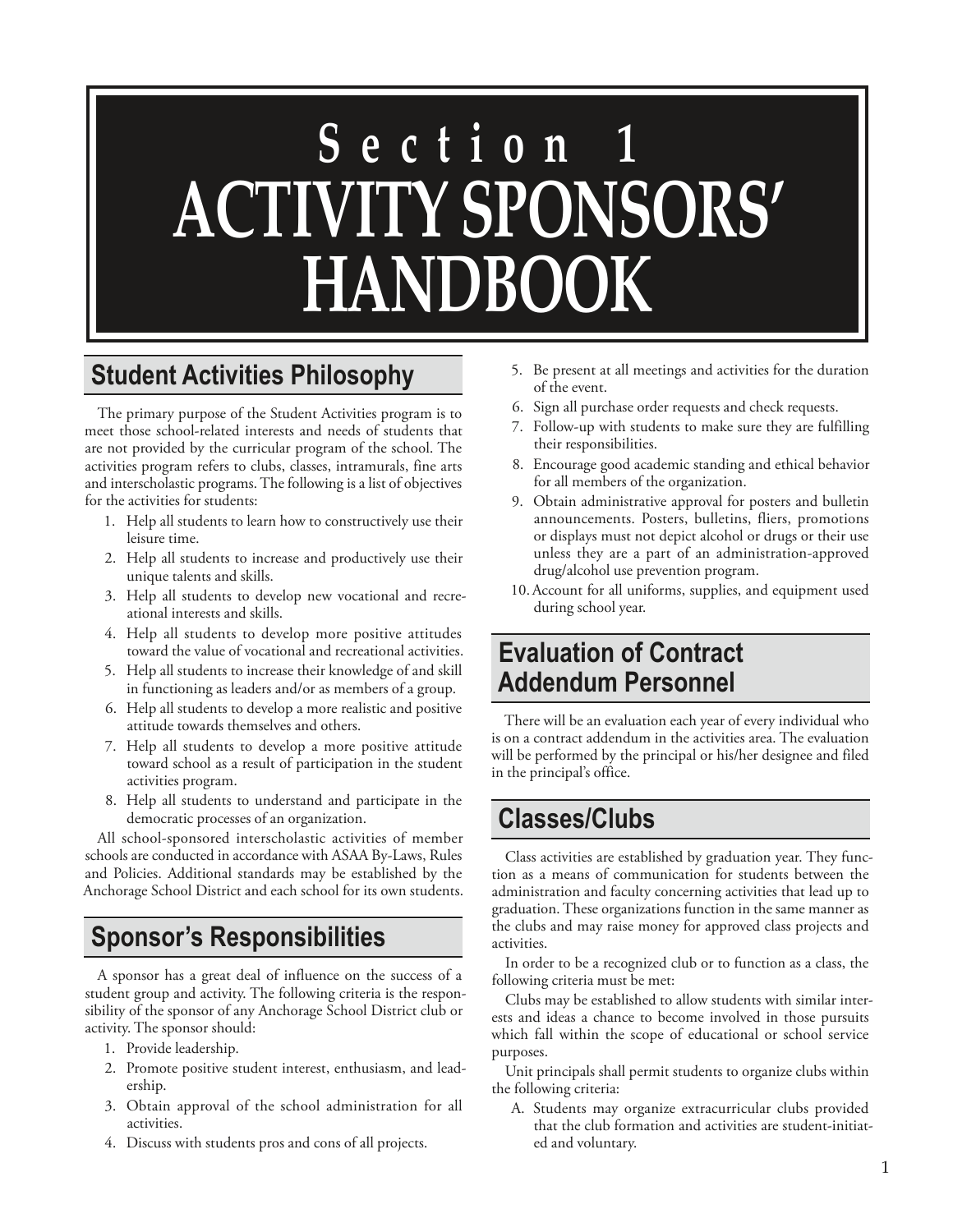- <span id="page-7-0"></span>B. Membership in a student-organized extracurricular club is open to all students.
- C. A student organized extracurricular club shall have a school monitor who ensures that school policies are not violated, but who does not participate in the club.
- D. Non-school persons (i.e., persons who are neither students nor employees of the Anchorage School District) shall not direct, control, conduct, or regularly attend the meetings or activities of student-organized extracurricular clubs.
- E. The activities of a student-organized extracurricular club shall take place only during non-instructional time.
- F. The school shall not expend public funds to the studentorganized extracurricular club beyond the incidental cost of providing the space for meetings.
- G. Student-organized extracurricular clubs are expressly prohibited from the following: Interfering with the orderly conduct of the educational purpose and activities of the school; promoting, encouraging, or sanctioning activities that are unlawful; abridging the constitutional rights of any person; or compelling a school agent or employee to attend a meeting that is contrary to the beliefs of that agent or employee.
	- 1. The school principal retains the right to prohibit activities and meetings and to disband clubs which engage in the above-listed conduct.
	- 2. Student-organized extracurricular clubs may appeal to the School Board if a school administrator orders that the club be disbanded.
- H. Student-organized extracurricular clubs must have a club purpose statement and constitution which is approved by the school principal prior to initiation of club activities. School administration will provide a standard format, requirements, and advice on production of the purpose statement and constitution. **All statements in the constitution must be correct and factual.** The statements of purpose and constitution may not:
	- 1. Exclude students from membership.
	- 2. Propose unlawful or violent acts.
	- 3. Propose or otherwise entail a violation of the criteria set forth in School Board Policy 348.1 or any other policy of the Anchorage School District.
- I. A student-organized extracurricular club may not raise and expend funds for purposes not endorsed in the club statement of purpose and constitution.
- J. The School District does not endorse or sponsor the meeting or activities of student-initiated clubs. Student clubs exist as an expression of individual rights and are the sole responsibility of the membership.

## **Fund Raising**

Clubs and student organizations may be allowed to raise funds to accomplish their objectives. All fund raising projects must be approved by the building principal or his/her designee before the activity begins. Money may be raised for sponsored activities.

In situations where out-of-district travel is sought but district funding is not available to defray the cost of such travel, funds may be raised by the proposed participants and/or supportive groups to underwrite the cost of the travel. The proposed sources of funds and/or manner in which funds are to be raised must be approved by the principal high school division prior to initiating fundraising activities.

In order to gain approval for a fund raising activity, the following criteria must be met:

- 1. A fund raising activity must be in compliance with School Board Policy (Section 497, attachment a and b) and Alaska state laws.
- 2. There must be a clearly stated purpose as to why the organization wants to raise money.
- 3. The organization must determine the means by which it intends to raise money.
- 4. The organization must agree that no candy or bake sales be held in competition with the school lunch program.
- 5. The organization must follow correct purchasing and accounting procedures.
- 6. All fund raising activities that involve sales of food products must comply with the Food Service Policy.

All purchases involving the use of student body funds will be approved by the principal and organization sponsor. Each purchase will be made using a student body purchase order or p-card so correct accounting procedures can be followed. Receipts must be obtained by the purchaser and returned to the activity office.

#### **Student Activity Projects**

- 1. Written approval must be obtained from the principal for any school sponsored group participating in a student activity fund raising activity off the school premises. A copy of such approval should be retained in the files of the activity.
- 2. All contractual agreements with independent business organizations should be reviewed and signed by the principal(s) of the participating school(s) and the appropriate business establishment.
- 3. A copy of each executed contract must be forwarded to the district's internal auditor.
- 4. Sound accounting procedures must be observed for each activity.

Where a single school is involved, records and documents must be maintained and cash deposited in the student activity fund of that school. Where more than one school is participating, one of the schools should be selected for this purpose.

- 5. Secondary schools shall be allowed to open a separate checking account to handle all of the transactions involved with student activity raffles.
	- a. The regulations, accounting, and reporting requirements outlined by the Department of Commerce must be followed.
	- b. The types of district-authorized games of chance shall be limited to raffles. Pull-tabs and Bingo are prohibited.
	- c. Raffles will not be permitted unless the school has a current valid permit from the Department of Commerce, Division of Occupational Licensing.

#### **Agreements**

1. All students, parents, and staff involved in fund raising activities shall agree that all funds raised by the participants shall revert to the club or activity account, should the spe-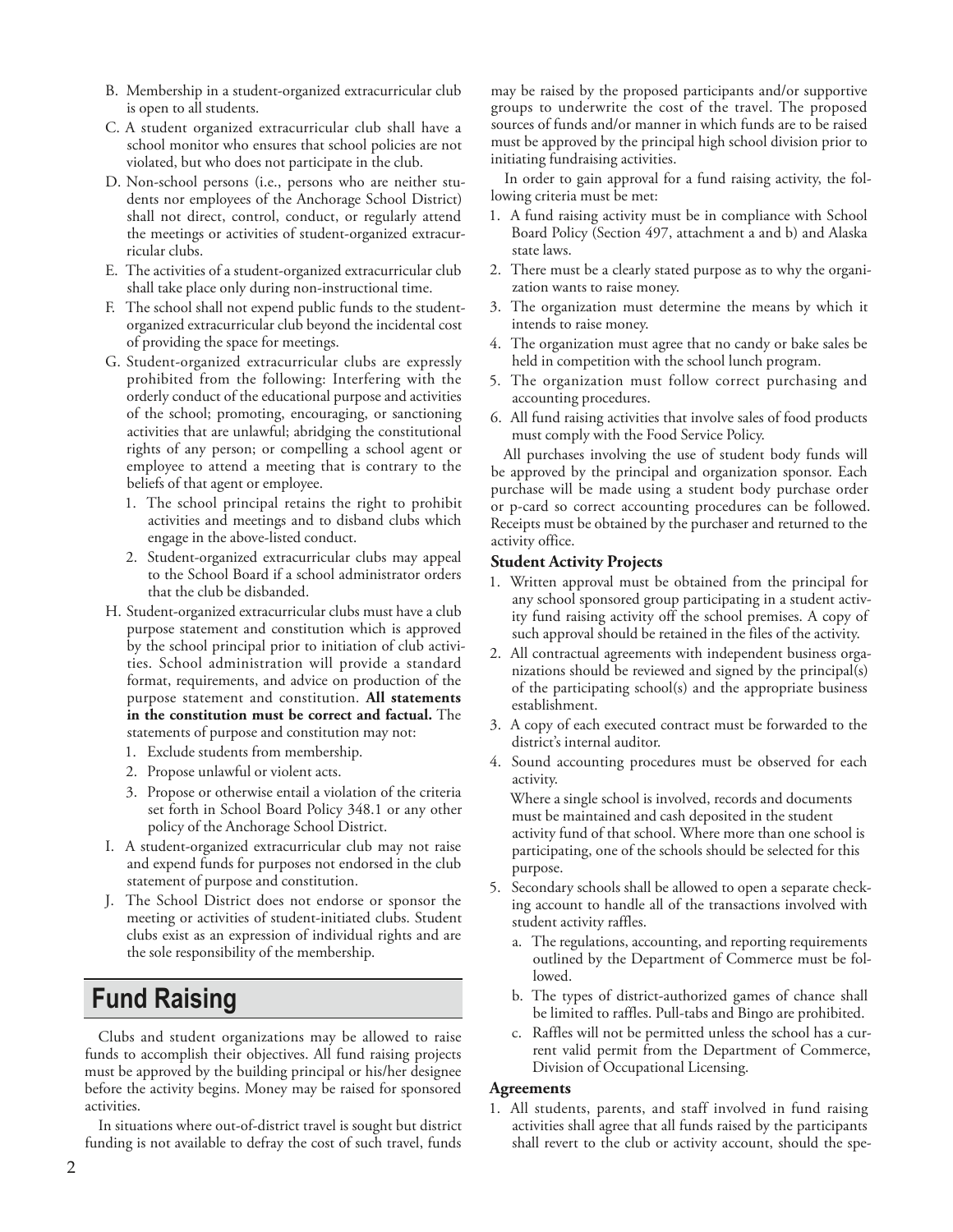<span id="page-8-0"></span>cific purpose of the fund raising activity, i.e. trip, banquet, etc., fail to materialize for any reason.

- 2. Participants involved in fund raising activities shall have no claim on the funds raised. Should the intended purpose of the fund raising activity fail to materialize, the funds which have been accumulated may only be used for a different activity by a majority vote of the club or activity members.
- 3. If the participants of an activity agree to pay a portion of the cost of the activity with the balance to be funded through fund raising, the participant is eligible to withdraw his/her portion at any time if, and only if, nonrefundable tickets or other obligations have not been purchased.
- 4. Individuals who contribute material items for resale by a fund raising activity shall relinquish all claim to the contributed materials and to any subsequent funds gained by the sale of the contributed materials.

### **Student Government**

Each high school has a student government or council which is established and organized through its respective constitution and by-laws. The delegation of authority and responsibility for each school's government may vary between schools. Each student government may have representatives to the Alaska Association of Student Government, which has an annual conference and workshop. AASG makes recommendations to the State Board of Education and other agencies. Student body officers must meet eligibility requirements for the Alaska School Activities Association and the Anchorage School District.

State officers and representatives are elected annually to provide leadership to each respective school. Each student government has a sponsor, whose responsibility it is to advise and assure that the organization operates efficiently, effectively, and within established guidelines and policies.

Some of the responsibilities may include:

- 1. Homecoming
- 2. Student Dances
- 3. Assemblies
- 4. Special Projects
- Funding 5. Elections
- 6. Leadership Training Sessions
- 7. Recommendations to administration, staff, and students.

## **Pep Clubs**

Pep Club is the generally recognized spirit organization that functions within the high school. The purpose of this group is to provide support for all athletic teams, help with pep assemblies, and promote school spirit through approved activities (Spirit Week, etc.).

The organization of Pep Club should be structured so it coordinates activities with all school groups planning spirit activities.

Pep Club may assume responsibility for:

- 1. Publicity for all games and school activities.
- 2. Spirit posters, buttons, and ribbons.
- 3. Pep assemblies.
- 4. Supervision of special committees for individual sport promotion (Ice Warmer, etc.).
- 5. Homecoming and Spirit Week activities.

6. Cheering support for cheerleaders.

### **Dances/Proms**

A maximum of eight (8) dances plus two (2) formal dances may be held during the school year. The dances are open only to students of that school, but a guest (from outside that school) may attend with prior approval of the building's administration. Approval is usually obtained through an application process. The due date for guest pass applications is often up to a week prior to the dance to ensure the school can verify the guest is in good standing at the student's home school. Applications submitted after published deadlines will not be considered. All dances must end by 11 p.m. according to District Procedure, except for proms and balls which must end by 12 a.m. Sponsors must be on hand at all times and additional chaperones are required.

Organizations may schedule dances under the following criteria:

- 1. Have approval of administration.
- 2. Have sponsor and chaperones in attendance at all times.
- 3. Establish policy of no re-admittance after student leaves dance area.
- 4. Identification cards may be required by the principal.

## **Yearbook/Newspaper**

The production of a newspaper and yearbook is an integral part of the journalism program in each high school. The sponsors of these activities *will meet each year with the principal* to discuss the advertising prices and procedures to be followed. Advertising in good taste is permitted in high school newspapers and yearbooks. Advertising of alcoholic beverages, tobacco, night clubs, etc., is not considered suitable for high school publications. Graffiti pages in yearbooks are not allowed.

## **Assemblies**

Assemblies are held for various purposes and are designed to enrich the academic program or the activities program. All assemblies must be approved by the administration. Approval will be granted based on the following criteria:

- 1. Approved calendar date.
- 2. Facilities and equipment availability.
- 3. Approved agenda and purpose.
- 4. Plan for support services.
- 5. Communication to students and staff.

## **Parades**

Participation in parades sponsored by the community, such as the Fur Rendezvous Parade, is encouraged by the Anchorage School District. Guidelines for inclement weather are as follows:

- 1. Cut off temperature for playing instruments is 24°F. (chill factor)
- 2. Cut off temperature for marching in the parade is 10-15°F. (chill factor)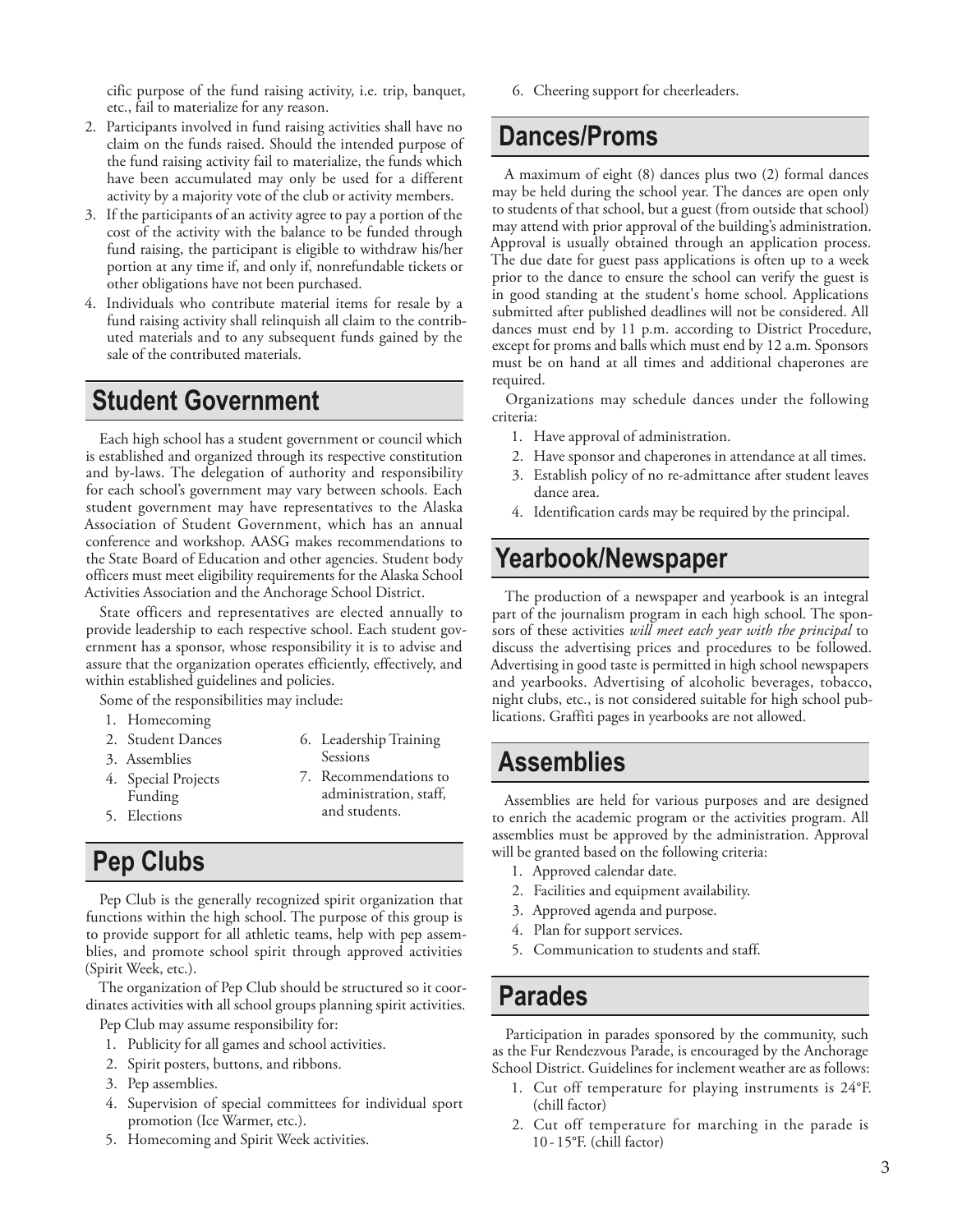<span id="page-9-0"></span>3. Students dress for the weather. This includes footgear, hats, and gloves, regardless of temperature, during the winter months.

## **Gifts and Awards**

Region IV trophies and medals can only be awarded to Region IV schools and athletes.

- a. Gifts contributed by school organizations must be approved by the Superintendent and by the respective principal of the school represented by the organization's membership.
- b. Any real or personal property donated to the District or to a particular school shall be considered as school property. No such gift may be accepted by any individual in the name of the school or in the name of the District without the understanding that the gift is unconditional and that the title for such property remains in the District. Such property may be transferred or used whenever the Superintendent of Schools finds it expedient and may be sold or replaced without obligation to the donor. Appropriate plates, markers, or other means of identifying the donor may be used.
- c. Awards such as unattached letters, plaques, metal charms or pins, or similar articles having symbolic value only may be given to students by the school if the cost of the award does not exceed \$25.00 per student. Prior approval must be obtained from the principal before awards are obtained and presented. In the case of state championships, the cost may be increased to an amount which does not exceed \$30.00.

## **Student Travel Approval**

Travel is permitted under certain restrictions. If an overnight trip is organized by or in the schools, approval must be obtained from the principal and the Secondary Senior Director or designee. Sponsors must accept ASD travel policy (See Appendix, Form I).

#### **APPROVAL OF OUT-OF-DISTRICT TRAVEL**

- A. Prior to initiating discussions with students and/or parents, requests for out-of-district travel for students at district expense or with district approval must receive, written recommendation by the administrator in charge of the program and the principal if the activity involves students from a single unit. All such requests will be approved by the Secondary Senior Director, or his/her designee.
- B. Out-of-district travel which falls within the purview of the Alaska School Activities Association must comply with the requirements of that organization. ASAA activities (athletic and otherwise) shall be limited to participation at the regional level or with the contiguous boroughs except that district students may travel to and participate in statewide ASAA competitions or meets as long as the total expense for this participation does not exceed one-tenth of one percent (.1%) of the total district budget in any year.
- C. Approval for programs which involve academic credit

(e.g., Credit by Choice, supplementary field trips, etc.) must be obtained prior to the activity taking place.

- D. For the purposes of this "out-of-district'' travel is travel by any means outside of Anchorage or the contiguous boroughs (Kenai and Mat-Su). Out-of-district travel also includes travel to a contiguous borough if students will remain away from their normal homes overnight in conjunction with the activity for which travel is undertaken.
- E. Adult chaperones must sign and abide by the out-ofdistrict travel form.

#### **FUNDING OUT-OF-DISTRICT STUDENT TRAVEL**

- A. At its discretion, the district may pay part or all of the costs of out-of-district travel and related expenses for approved activities. Decisions on funding shall not discriminate among students or groups of students on any impermissible basis (i.e., race, sex, religion, etc.)
- B. In situations where out-of-district travel is sought but district funding is not available to defray the cost of such travel, funds may be raised by the proposed participants and/or supportive groups to underwrite the cost of the travel. The proposed sources of funds and/or manner in which funds are to be raised must be approved by the principal and the high school division prior to initiating fund-raising activities.

#### **CRITERIA FOR OUT-OF-DISTRICT STUDENT TRAVEL**

All decisions relative to approval of out-of-district student travel and the funding for such travel shall be based on the following criteria. The application must document each requirement.

- A. Travel must be related to educational or approved activity programs.
- B. Travel must provide opportunities that are not available within the district. Priority will be given to those trips that do not interfere with the school calendar. If trips are requested while school is in session, trips related to academics will be limited to five (5) school days per year. Trips related to activities/athletics will be limited to three (3) school days. Absences from trips initiated by an ASD initiated program will be recorded as an activity absence. Absences from trips initiated for academic enrichment will be recorded as a prearranged absence.
- C. The number of adults participating in the travel to supervise students must be approved by Elementary or Secondary Education. The ratio of adult to students may vary depending on the activity. In general, a ratio of 1 to 10 is required. If the trip is not a part of the ASD educational program, any leave expenses incurred must be covered by fund raising activities, the ASD professional leave bank or LWOP/personal leave opportunities. Any staff member traveling on school or non-school time must secure travel authorization through established ASD leave procedures. Coverage by an administrator or designee is required when the trip is related specifically to an ASD academic or activity program. Schools will ensure gender balance among chaperones on overnight trips. A minimum of two ASD staff members are expected to attend each trip.
- D. School programs for students not traveling must con-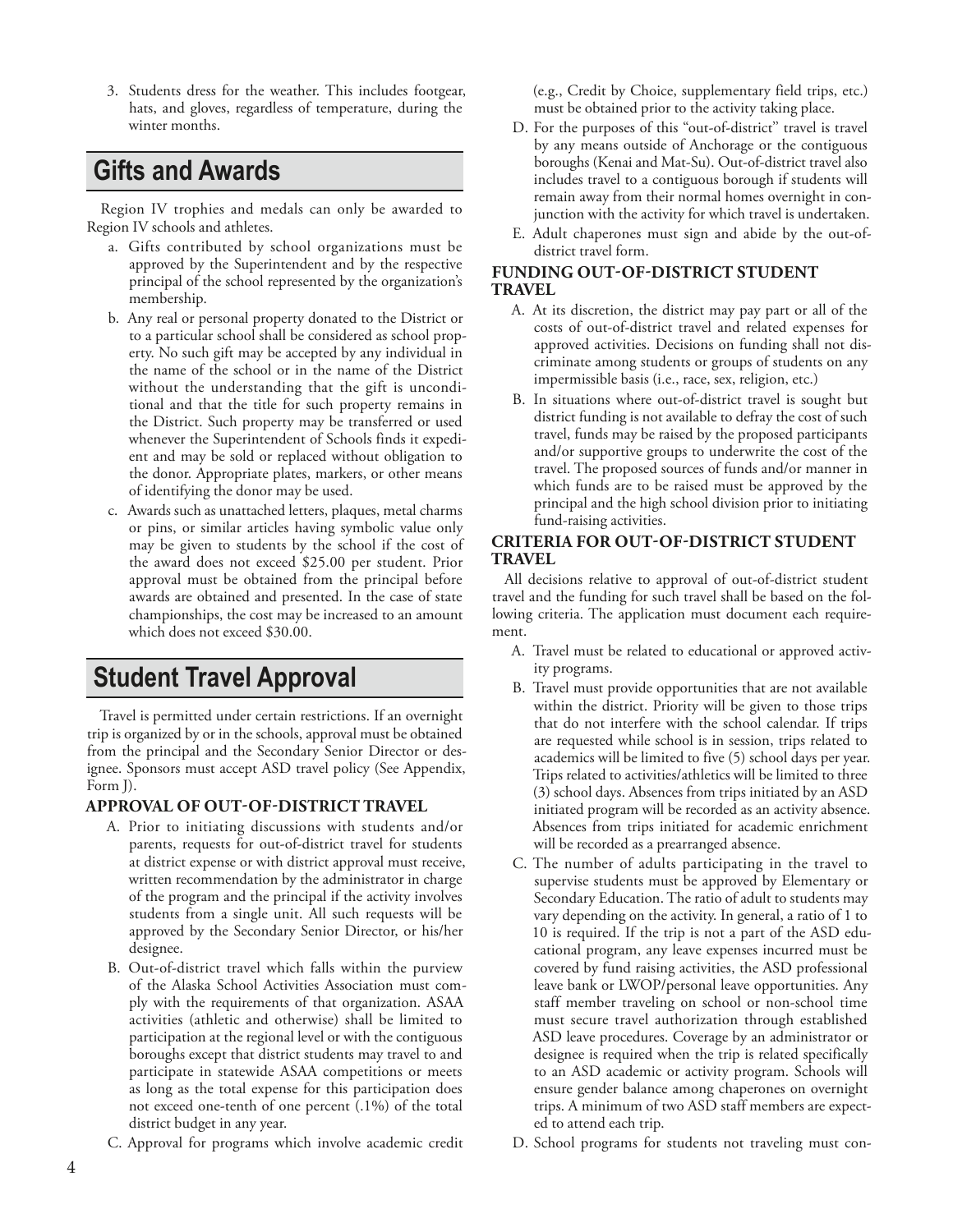<span id="page-10-0"></span>tinue at the level expected if the trip did not occur. Applications must provide assurances that this will happen. Students traveling must maintain their overall educational program. It is highly recommended that students attend school while on these trips, whenever possible.

- E. The trip must be safe and adequate security must be provided. There must be assurance that adequate medical care is available. It is highly recommended that at least one chaperone have a current first aid certificate.
- F. The proposal must anticipate all possible contingencies including potential liability, emergency situations, and provisions for disciplinary matters. Written parent or guardian permission must be secured.
- G. Impact of fund raising activities upon the students, the school, and the community must be reasonable and possible within the target community. A plan to handle the cancellation of a participant, the trip itself or other factors that might result in financial liability associated with advance ticket purchase are not the responsibility of the Anchorage School District.
- H. Travel must be approved prior to encumbrance of advance ticket purchases. Trips outside the State of Alaska must be approved one (1) semester prior to the trip departure. Trips within the State of Alaska must be approved 30 days prior to departure.
- I. Applications must be complete when submitted. Failure to provide all information requested may result in denial of travel.
- J. Housing. Students may not be housed in private homes when traveling outside the district as a member of an athletic team, cheerleader, or other student group, representing Anchorage schools. Students may be housed in institutional settings including, but not necessarily limited to, schools and churches, as deemed appropriate by school administrators. Representatives of the Anchorage schools will not furnish housing in private homes for students who are visiting Anchorage as members of athletic teams, cheerleaders or other student groups representing schools outside the district.

## **Food Service Policy**

The Anchorage School District Health Permits issued by the Municipality cover all school kitchens for school food functions. When a school food function is open to the public, it must meet the following criteria:

- a. Be approved by the school administration (principal).
- b. Food and supplies must be secured from an approved source.
- c. The food function must comply with the type of kitchen permit, i.e. heat and serve (satellite) kitchens for elementary schools; preparatory kitchens for middle, junior and senior high schools.
- d. The food function must be supervised by an ASD Food Service employee or an individual who has an ASD Food Handlers Card.

When these criteria are met, the umbrella policy regarding Health Permits agreed to by the Municipality and the

Anchorage School District shall apply. No additional permit will be necessary.

#### **GUIDELINES:**

**The following regulations apply only when the activity is open to the** *public:*

- 1. All food must be from an approved source, not from private homes. Approved source means that the food has been approved by USDA/FDA and is sold through a licensed outlet at the local level. Bakery items would not fall under this requirement. Example: Goods purchased at grocery stores or wholesale outlets that carry products approved by USDA/FDA.
- 2. The food function must fit within the limitation of the school kitchen. Most elementary school kitchens are approved only for heating and warming prepared food from an approved source. Example: A spaghetti dinner where sauce purchased from an approved source is heated and the noodles are boiled or a carnival booth selling Chinese egg rolls, purchased at Carrs, heated in the school kitchen.
- 3. The food function can be catered. Catering means the caterer, licensed to do business, brings the prepared food, serves it and cleans up the kitchen or the catered food from the licensed caterer, is served by and cleaned up by a person who has a valid food handlers card or by an ASD food service employee. Example: The King Tech High School Culinary Arts program caters a school event.
- 4. The food function must be supervised by a person who has a valid food handlers card or is an ASD food service employee. Food handlers cards will be issued by the student nutrition to ASD employees and volunteers who complete a short training program followed by a test. The requirement for a food handlers permit is an ASD administrative policy. Example: Staff and students operating a concession stand or a PTA member serving at a food event.

**The following school activities are considered private and do not fall under the Municipal Health Department licensing or inspection regulations but are the responsibility of the Anchorage School District to monitor:**

- 1. *Potlucks* are considered private when they are held for specific events and not open to the public at large. The participants in the food event are limited to specific groups easily identified as separate from the general public of the school. Example: An awards potluck for the German Club students and their parents or an author's tea for the fourth grade students and their parents.
- 2. *Parties* are considered private when they occur in individual classrooms or are held for a specific purpose with a specific limited population. Example: A Halloween party or an Honor Society Induction reception.
- 3. I*ndividual classroom activities* that involve food for teaching purposes, snacks or reward incentives. These type of food activities are within academic freedom and are not the responsibility of the municipal, state or federal health agencies. Example: An ethnic food project or snacks prior to taking standardized testing.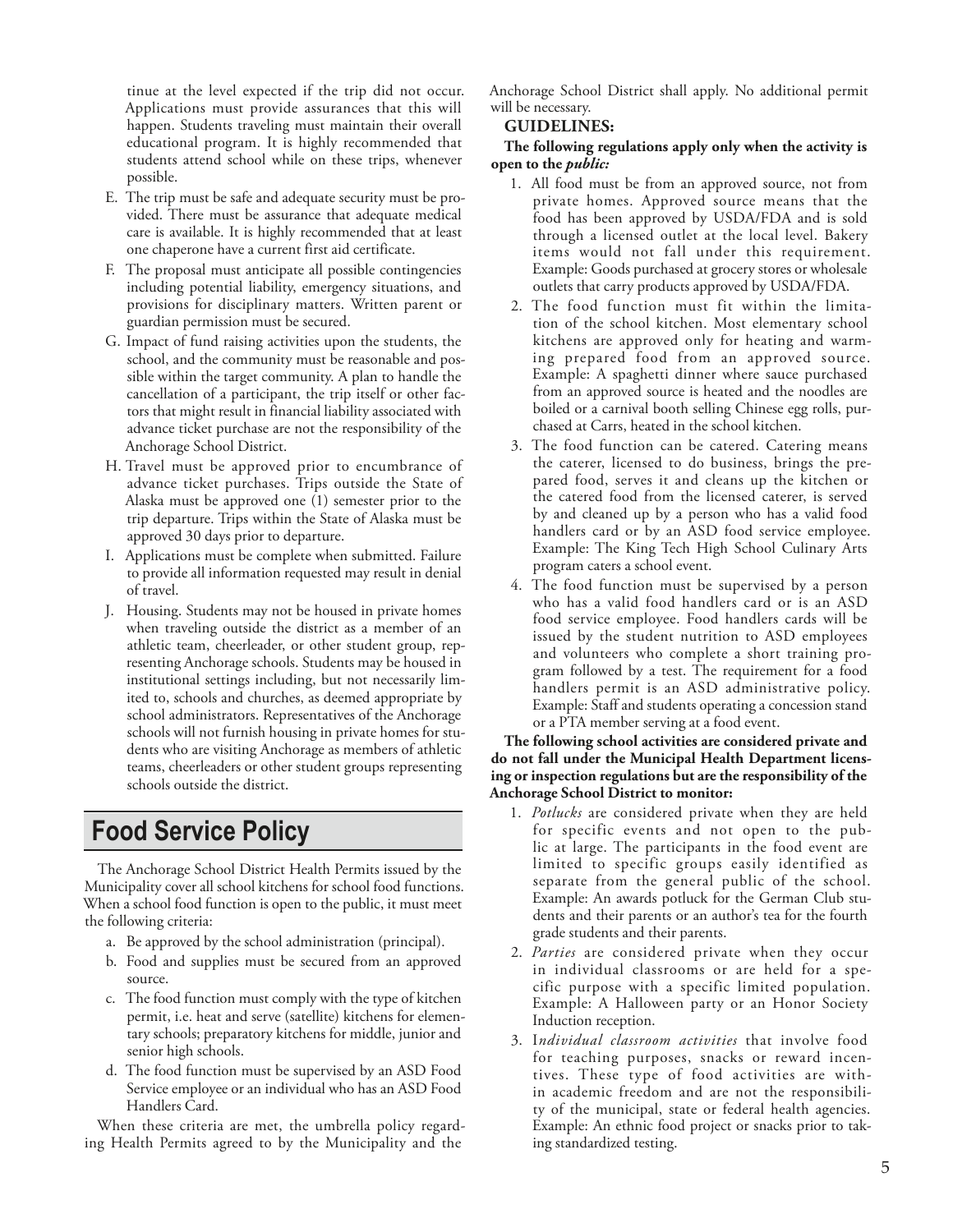#### 4. **These events should be approved by Risk Management and the appropriate school administration officer in each school.**

#### **SCHOOL FUND RAISING EVENTS**

Many school fund raising events are food functions. Schools will review on an annual basis the policy and procedures to be followed for these types of food events.

- 1. *Bake sales* means an informal sale of candy or baked goods, not filled or covered with a potentially hazardous food, to the public at a fixed location for a period of time not to exceed four periods of 14 consecutive days or less during the calendar year. Example: Cheerleader's bake sale after school, or PTA bake sale on back-to-school night. NOTE: Goods such as pumpkin pie, custard or filling goods not allowed.
- 2. *Fruit/vegetable sales* are acceptable as long as the fruit/ vegetable is not cut and the handling and sales are monitored by an individual with a food handlers card. Sale of cut up fruit or vegetables is not allowed unless prepared in the school kitchen under guidelines covered by the food handlers training. Example: Oranges and grapefruit sold by the case. NOTE: Cut vegetables or fruit prepared at home and brought to school for such activities is *not* allowed.
- 3. *Candy sales* of prepackaged approved source goods supervised by an individual with a food handlers card. Example: Band sells chocolate bars.
- 4. *Donut sales:* Each individual donut needs to be wrapped and goods need to be purchased from an approved source. Location of sale must have a hand washing sink available and individuals selling need a food handlers card. Example: Student government sells donuts before school.
- 5. *Concession stand* selling prepacked goods and popcorn. Kitchen license will cover popcorn preparation with the condition that individuals popping, handling and cleaning the equipment have food handler's card, a hand washing sink is available and access to school's kitchen for proper sanitation is provided. Machines need to be sanitized as often as needed with a minimum of once a month. Example: Concessions sold in the gym area at school athletic events. NOTE: Hot dogs, nachos, pizza and

similar items need to be pre-approved and have a plan review that indicates areas of concern such as refrigeration, heating, location and adequate hand washing sinks. They are not allowed unless specifically approved with an on-site inspection.

6. School stores that sell prepackaged food items must be in compliance with the Municipality and the Anchorage School District agreed upon procedures. A separate permit will not be necessary under the umbrella agreement.

 Adult support groups such as *PTA or Booster Clubs*  that are raising money through food sales that involve school events must be in compliance with the municipality and the Anchorage School District agreed upon procedures. Example: Swim team parents selling snacks at a swim meet or a PTA spaghetti feed.

#### **Third Party Use of School District Facilities**

In order to be in compliance with the municipality and Anchorage School District regulations, third party food event activities must have:

- 1. Permission from the school administration, Building Rentals, and Risk Management.
- 2. Permit from the Anchorage Health Department.
- 3. Notification of the Student Nutrition department.

#### **Food Service**

Food Service If major kitchen equipment or storage facilities are used except for food activities, an approved district food service employee must be on duty. The person or group will be charged for salaries, fringe benefits, and any other out-of-pocket expenses. No food or other items are to be stored in the kitchen except during the hours stated on the Building Use Permit for supervision of the kitchen for school functions not involving use of major equipment or storage facilities (no food service employee required).

The district does not provide to using organizations any expendable supplies (e.g., trays, napkins, etc.) unless previously arranged through Food Service Department. Charges will be assessed for such use.

The using organization is responsible for leaving the kitchen in a clean and acceptable condition whether the group is school or non-school related and/or whether or not a maintenance and operational charge is being made.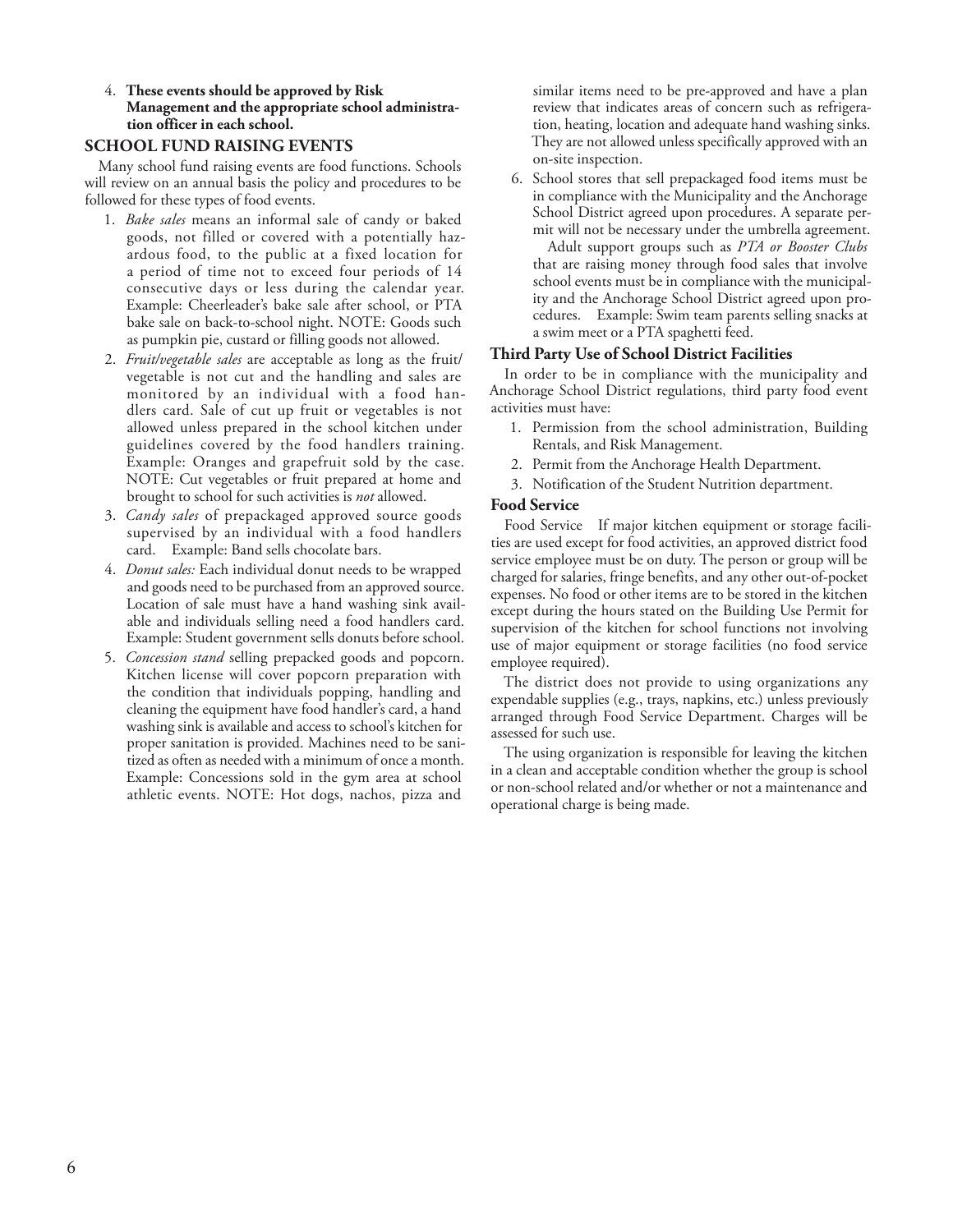## **Section 2 ATHLETICS**

<span id="page-12-0"></span>**All policies and procedures not mentioned in this handbook must be consistent with Secondary Administrators' Manual and Board Policy.**

## **Philosophy**

An athletic program should contribute to sound educational objectives when properly organized and conducted and should be an integral part of the schools' programs. The better the athletic programs are organized and conducted, the greater will be their contribution to the educational goals of the District and to the personal needs of the students. The fact that the programs are well organized does not necessarily mean an over-emphasis on sports, but rather an assurance that they are being efficiently administered with maximum benefits accruing to students.

The Department of Physical Education and Athletics must promote strong health, physical education and intramural programs that encompass both boys and girls. Through such programs, the needs of most of the students are met. However, there are still a large number of students who have the talent and desire to go far beyond the daily instructional and intramural programs. These students, as well as other students who are less physically gifted, can obtain added benefits and fulfill additional needs by participating in a well designed athletic program.

Winning is a major objective in athletics as it is in society, and teams or performers should always strive to win within the framework and spirit of the rules of the game and the principles of good sportsmanship. Although winning in sports is a major objective and a tremendous motivating force at the time, it is not considered to be the goal of athletic participation. More important than winning are the changes that take place in the participant, in the nature of becoming a more useful and loyal citizen; in the desire to achieve excellence; in living a more healthful and purposeful life; in the respect for the dignity of others; in the willingness to make a personal sacrifice for the benefit of the team; and in living by a high code of conduct. These, then, become the more lasting benefits of athletic participation for the individual.

## **Objectives of the Athletic Program**

A school's athletic program serves many purposes and increases advantages for students who participate directly or indirectly. Opportunity for total fitness improvement accrue to the students who participate.

1. **Physically**—by participating in progressively more

difficult conditioning exercises, drills, skills, and contests. The players will be striving for higher levels of development in speed, strength, endurance, balance, agility, coordination, flexibility, timing, and good body aesthetics and mechanics. Safety will always be one's first consideration.

- 2. **Mentally**—through learning the history of sports and developing an appreciation for sports as a part of our culture; learning the rules of the games and team strategies, assuming leadership, and responsibilities commensurate with one's age and maturity.
- 3. **Emotionally**—through self and team discipline by demonstrating good sportsmanship, learning to give and take on a friendly basis of rivalry. Participating in sports should serve as a motivating force for the students to do better in school work through the development of the qualities of courage, tenacity, alertness, and resourcefulness. Participating also serves as an outlet for a student's emotional stresses.
- 4. **Socially**—through service to school and community by developing respect for the dignity of mankind, respect for the rules of the game, public and private property, by developing social courtesies of the game and loyalty to self, team, school, and community.

It provides opportunity to excel and to strive to win within a framework of good health practices and established rules; it contributes to good school spirit and provides opportunities for wholesome competition; it provides an educational device by which the student body can better appreciate the role of spectators; and it stimulates interest in and support for the entire school program.

These purposes are worthy ones which will challenge the abilities of the best people in the coaching profession. They will merit the interest and support of the student body and teaching staff and will command respect within the community.

## **Personnel Responsibilities**

#### **SUPERINTENDENT OF SCHOOLS**

The general responsibility for the high schools' athletic programs lies with the Superintendent of Schools.

#### **PRINCIPAL**

The principal of a school is responsible for promoting and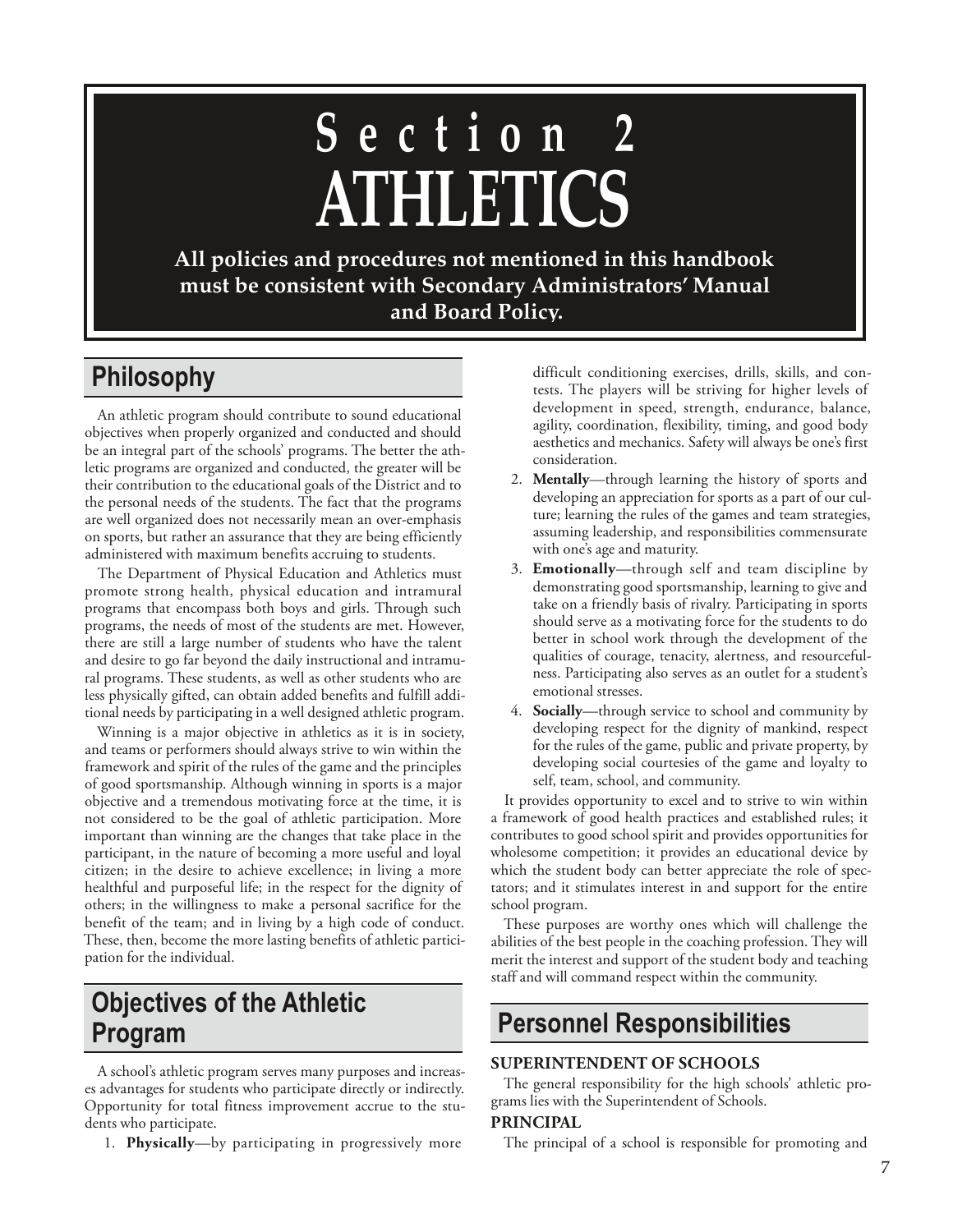conducting the athletic program within his/her school in accordance with ASAA and school district policies. His/her major responsibilities will be primarily concerned with:

- 1. Student and player eligibility and behavior.
- 2. Financing the programs.
- 3. Supervising the coaching staff.
- 4. Interpreting and enforcing ASAA and the district policies.
- 5. Filing the necessary reports.
- 6. Providing the supervision at scheduled games and contests.
- 7. Hiring and terminating the coaching/activity staff, as required.
- 8. Anchorage School District administrators will prepare a comprehensive yearly schedule of athletic events for ASD schools, taking into account all other school activities such as musical programs, debates, dances, etc. Scheduling includes changes, cancellations and withdrawal of a team from competition before the end of the contest.
- 9. Emergency Vehicle Service—Good judgment on the part of the principal will need to prevail when a decision must be made regarding utilization of paramedics to transport a student to the appropriate treatment facility. If doubt exists, request that service. **Responsible school personnel must accompany the student if the parent is not at the scene.** Parents should always be notified of action of the above nature and informed of the destination of the student. Cost of the service is usually covered by various insurance plans the family may have. In the event there is no family insurance plan, the cost for the emergency vehicle service will be the parents' responsibility. (Cost and the responsibility for these costs should always be secondary to the safety and welfare of the student.)

#### **DIRECTOR OF ATHLETICS**

The Director of Athletics shall have general supervisory responsibility of the athletic programs, help correlate and coordinate these programs within the school, and give professional leadership for their improvement.

#### **COACHES**

#### **Coach's Responsibility**

The person who has the greatest influence on the athlete and the stature and success of an athletic program in school is the coach. It is, therefore, of paramount importance that the individual is well trained and versed in the activity and that he or she demonstrates the highest type of behavior, leadership and sportsmanship before the squad, student body, faculty, and community.

#### **ASAA Guidelines for Coaches**

All coaches are required to have a valid first-aid card. Newly hired coaches **must** get the card within thirty (30) days after the start of the season. High school coaches are required to successfully complete the Alaska Coaches Education Program, and any additional training modules required by ASAA. In addition, cheer coaches must receive stunt training and certification through ASAA and be certified through the National Federation of Interscholastic Coaches Education Association. More information on this program is available through the

activities assistant principal or through the Alaska School Activities Association.

#### **Coach's Code of Ethics**

#### **National Federation of State High School Associations**

The function of a coach is to properly educate students through participation in interscholastic competition. The interscholastic program is designed to enhance academic achievement and should never interfere with opportunities for academic success. Each child should be treated as though they were the coaches' own and their welfare shall be uppermost at all times. In recognition of this, the following guidelines for coaches have been adopted by the NFICA Board of Directors.

**The coach** must be aware that he or she has a tremendous influence, either good or bad, in the education of the student athlete and, thus, shall never place the value of winning above the value of instilling the highest desirable ideals of character.

**The coach** must constantly uphold the honor and dignity of the profession. In all personal contact with the student athlete, officials, athletic directors, school administrators, the state high school athletic association, the media, and the public, the coach shall strive to set an example of the highest ethical and moral conduct.

**The coach** shall take an active role in the prevention of drug, alcohol and tobacco abuse and under no circumstances should authorize their use.

**The coach** shall promote the entire interscholastic program of the school and direct his or her program in harmony with the total school program.

**The coach** shall be thoroughly acquainted with the contest rules and is responsible for their interpretation to team members. The spirit and letter of rules should be regarded as mutual agreements. The coach shall not try to seek an advantage by circumvention of the spirit or letter of the rules.

**Coaches** shall actively use their influence to enhance sportsmanship by their spectators, working closely with cheerleaders, pep club sponsors, booster clubs, and administrators.

**Contest officials** shall have the respect and support of the coach. The coach shall not indulge in conduct which will incite players or spectators against the officials. Public criticism of officials or players is unethical.

**Before and after contests,** rival coaches should meet and exchange friendly greetings to set the correct tone for the event.

**A coach** shall not exert pressure on faculty members to give student athletes special consideration.

**It is unethical** for coaches to scout opponents by any means other than those adopted by the league and/or state high school athletic association.

#### **Conflict of Interest**

All employees of the school district are prohibited from attempting to sell or enter into a contract to provide any supplies or equipment to the school district or its members. Such a relationship is considered a Conflict of Interest. This prohibition applies to all employees, regardless of the source of funding, and includes coaches who attempt to sell uniforms, trophies, equipment, etc. to student team members. In some cases, a waiver of conflict of interest may be obtained from the School Board by an employee, but in no instance may any preparatory action prior to a sale take place without a waiver.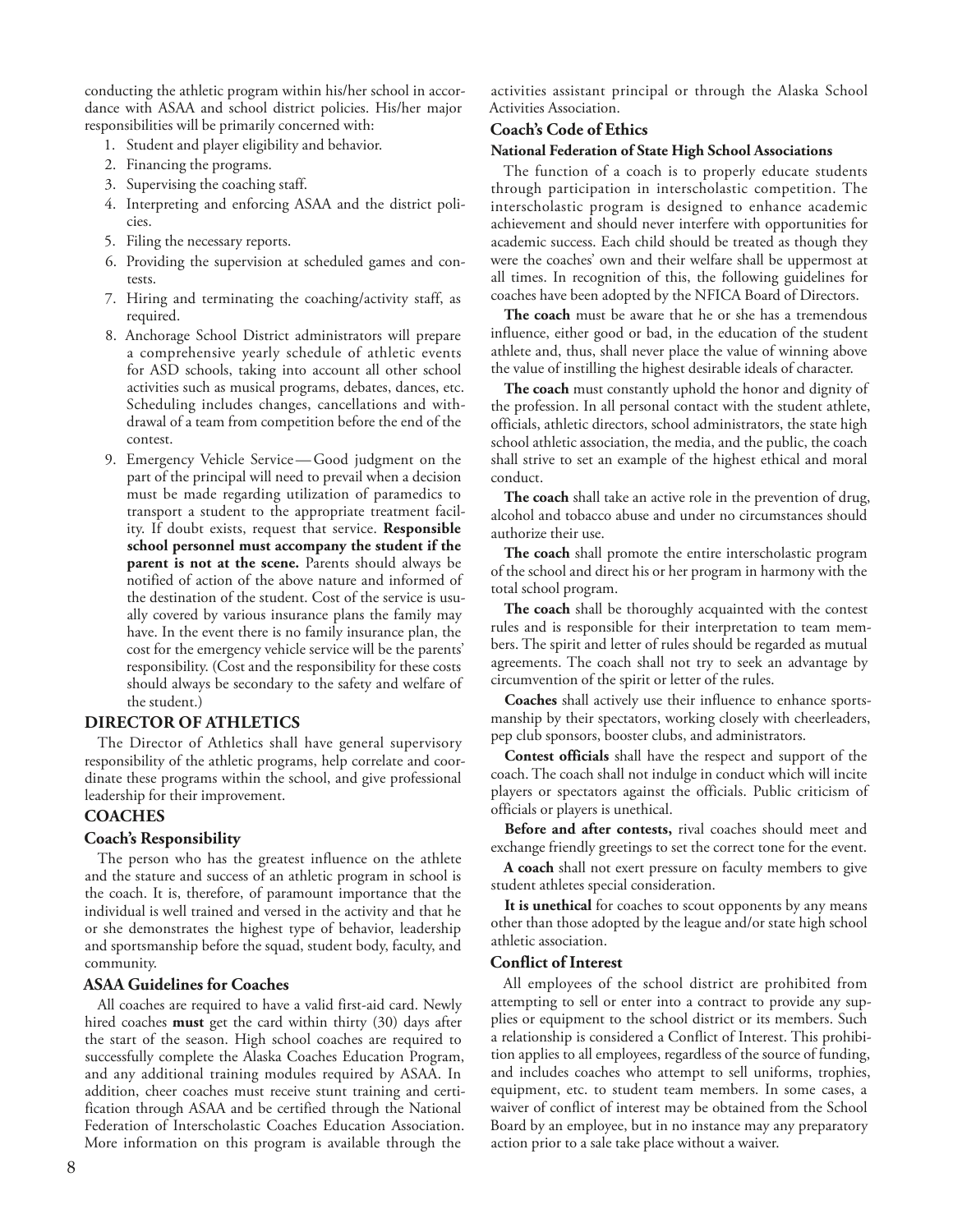#### **Coaches duties shall include:**

- 1. Selecting and coaching the team's members; looking after their general health and welfare as it pertains to conditioning programs, physical examination, obtaining parental permission, caring for injuries, and checking on player eligibility. ASAA and Anchorage School District eligibility rules are to be strictly adhered to by all coaches.
- 2. Supervising the assistant coaches of that particular sport, and coordinating the schedules, practice sessions, facilities, and equipment so that the programs operate smoothly and efficiently.
- 3. Assuming the responsibility for issuing, cleaning, repairing, collecting and keeping an accurate inventory of all equipment pertaining to the sport. Inventories are to be presented to the Athletic Director within two weeks following the end of the sport season.
- 4. Assuming the responsibility for the behavior of squad members at all school functions and public appearances. Team discipline shall be within the guidelines of the ASD Student Rights and Responsibilities Document.
- 5. REVIEW CONDITIONS OF STUDENT PARTICIPATION and require acknowledgment of students who wish to participate.
- 6. Submitting team rosters to the Activity Principal/ Athletic Director on the first day of practice and updating these team rosters as needed for eligibility.
- 7. Appointing or supervising the squad selection of a captain or captains.
- 8. Traveling with the team when transportation is provided.
- 9. Assuming the responsibility for being with team members at all practice sessions and for clearing locker rooms and practice areas at the end of practice.
- 10.Assuring that there are no Sunday or school holiday practices, games or meetings of the squad.
- 11.Assuming the responsibility for maintaining and submitting an accurate roll book which includes date of entry, dates of practice, and sex for all students participating in the interscholastic sport.
- 12. Maintaining a copy of the Parent's or Guardian's Permission Form for each participating student and having these copies with the squad at every contest.
- 13.All injuries which occur during practices and competition that require attention by the instructor or nurse must be promptly reported to the principal's office. Injuries must be reported on the District Accident Form.
- 14. Communicating with parents, when initiated by the parent, in regards to coaching decisions, to include playing time.
- 15. Notifying the Activities Assistant Principal, Athletic Director, and parent of a player who is dropped from the squad, providing the reasons for dismissal. In all cases, the superintendent or designee retains the right to review and revise any disciplinary action.
- 16.Assuring when hosting an event that:
	- a. Schools are sent the needed information on time.
	- b. Arrangements have been made for dressing, showers, etc.
	- c. First aid equipment is made available.
- d. VISITING SCHOOLS ARE GIVEN "RED CARPET TREATMENT."
- 17. Making recommendations to the Athletic Director for player awards in accordance with established ASD policies and procedures.
- 18. Submitting a budget for new equipment, supplies, etc. to the Athletic Director within two weeks following the end of the sport season. All purchases of athletic equipment and/or supplies must be routed through the Athletic Director to the Activities Assistant Principal.
- 19.Assuming the responsibility for completing the Lost Equipment Form at the end of the sport season and for contacting parents regarding return of or payment for lost or damaged equipment or uniforms.
- 20.Assuming the responsibility for completing the Coach's End-Of-Season Check List and Interscholastic/ Intramural Activities Analysis form within two weeks after the end of sport season.
- 21.Providing athletes the latest information on NCAA guidelines in conjunction with the counseling office.
- 22.Working with the Athletic/Activity Booster Association or Club during the course of the school year.
- 23.Attending pre- and post-season meetings with other coaches of the ASD in one's sport, as scheduled by the administrator in charge of the sport.
- 24.Making recommendations to the Athletic Director and the Activities Assistant Principal for improving the administration of the sport.
- 25.Principal for improving the administration of the sport.

#### **COACH'S EXPECTATIONS**

- 1. Consider safety as your top priority.
- 2. Demonstrate good sportsmanship at all times. You are the leader.
- 3. Have and show respect for your opponent; treat them as guests.
- 4. ACCEPT THE OFFICIALS' DECISION. Good sportsmanship implies the willingness to accept and abide by the decisions of the officials. Public protests can only lead to similar behavior by the players and spectators.
- 5. Set a good example for others to follow.
- 6. Refrain from any profanity as it is not an acceptable part of the game for either you or your players.
- 7. Maintain self-control at all times.
- 8. Teach the values of honest effort in conforming to the spirit as well as the letter of the rules.
- 9. Provide opportunities for social interaction among coaches and players of both teams before and after the contest.
- 10. Let the players play. It's their game.
- 11. Be mindful of comments made to the news media, especially following a hard-fought contest.

#### **CAPTAIN'S RESPONSIBILITY**

The position of captain is more than honorary, for it is one of leadership and team responsibility. The duties, under the direction of the coach, shall pertain to:

1. Assisting with the control of team on the field of play, and directing the team in a manner which reflects credit to self, team, school, and community.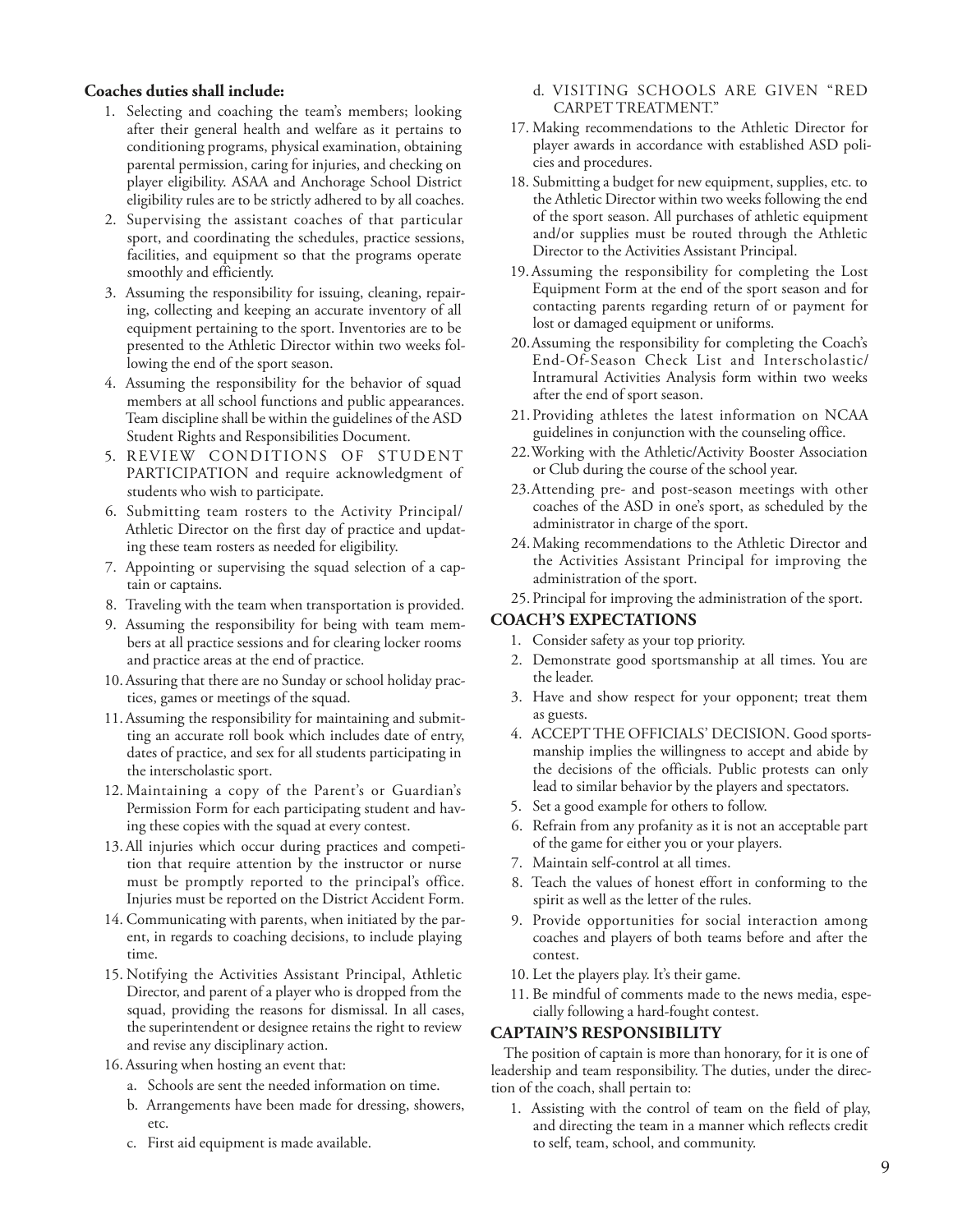<span id="page-15-0"></span>2. Cooperating with school and game officials and assisting the coach in the enforcement of established training regulations.

#### **MANAGER'S RESPONSIBILITY**

Managers are looked upon as important personnel in the total athletic program. Their behavior and work have a great affect on team morale. They should be willing workers and possess a high degree of loyalty and respect for private and public property. The manager's duties under the direction of the coach, shall pertain to:

- 1. Issuing, marking, repairing, and assisting in making inventories of sports equipment.
- 2. Directing the duties of assistants.
- 3. Performing such duties as may be assigned by the coach or Athletic Director.
- 4. Male managers of female teams and female managers of male teams are NOT to be in the locker room while team members are also present in the locker room.
- 5. Assisting the coach in preparing and filing the necessary athletic reports.

#### **PLAYER'S RESPONSIBILITY**

You, as a Player, are expected to:

- a. Play, have fun, and enjoy the game. The game is for you!
- b. Demonstrate good sportsmanship toward your opponents and treat them with respect.
- c. Exercise self-control at all times; accept decisions and abide by them.
- d. Respect the officials' judgment and interpretations of the rules.
- e. Regarding clarification of a ruling, communicate with the officials through your captain only.
- f. Accept victory with humility and defeat with grace. Be neither boastful nor bitter.

#### **OFFICIAL'S RESPONSIBILITY**

You, as an Official, are expected to:

- a. Arrive at the site an hour before the contest.
- b. Be professional in your manner and dress.
- c. Call contests as you see them and in an unbiased manner.

#### d. Keep calm and rational at all times.

#### **SPECTATOR'S RESPONSIBILITY**

#### **"Sportsmanship''—A Challenge for Us All**

You, as a Spectator, are expected to:

- 1. Remember that the game is for the players. They are here because they want to play and enjoy the experience. Your good sportsmanship will enhance this educational experience.
- 2. Refrain from distracting the players during play.
- 3. Recognize and appreciate skill in performance regardless of affiliation. Applause for an opponent's good performance is a demonstration of generosity and good will.
- 4. Treat the officials with respect before, during, and after the contest. We cannot play the game without officials as they are an integral part of the game, and they should be considered impartial arbitrators.
- 5. Display good conduct. Even though you paid for your admittance, the management has the authority to

remove any spectator who does not conduct himself/ herself respectfully. Abusive language is to be avoided.

- 6. Remember that your view of the game could be quite different from that of the official.
- 7. Recognize the fact that, as a student spectator, you represent the school as do the athletes.
- 8. Noise makers are prohibited.

## **Athletic/Activity Booster Association and Clubs**

The Anchorage School District recognizes the need for parental and community support of athletic programs in the area high schools. The booster club plays an integral role in helping the Anchorage School District provide the best possible program for students. Each Anchorage high school that participates in organized interscholastic contests sanctioned by ASAA is entitled to have an Athletic/Activity Booster Club organization to provide support to those activities in that school.

The following guidelines will help delineate the role of the Athletic/Activity Association and Booster Clubs.

The secondary school principal may organize a High School Athletic/Activity Booster Association, composed of staff, parents and community resources dedicated to:

- A. Supporting, encouraging and advancing the athletic program and related activities of the Anchorage School District, thereby cultivating clean, wholesome school spirit, promoting good sportsmanship, and developing high ideals of character.
- B. The Association shall promote projects to improve minor capital projects/equipment; promote student recognition and supplement travel funds necessary to provide an adequate athletic program for the school district.
- C. Operation of the athletic program of the schools of the District shall be the responsibility of the school officials charged with the responsibility to direct such activities.
- D. The Association shall promote the rules of the Alaska State Activities Association (ASAA) and adhere to the criteria of membership of the School District in said athletic association.
- E. The Association shall support and comply with the Anchorage School District administrative policies and procedures established for secondary activities and athletics. The Anchorage School District may limit the scope of activities in order to maintain parity between teams and schools.

#### **Secondary Administrative Procedures**

#### **Athletic/Activity Booster Clubs**

Individual sports may create an organization of parents and interested persons to promote specifically that particular sport. This booster club will be under the sponsorship of the head coach and exists primarily to: 1) promote positive public relations with the coaching staff; 2) raise monies for the end of the season award banquet; 3) provide spirit type T-shirts, shoes, and other like items, 4) raise monies to supplement equipment, facilities and team travel as identified by the school budget process.

The Anchorage School District reserves the right to form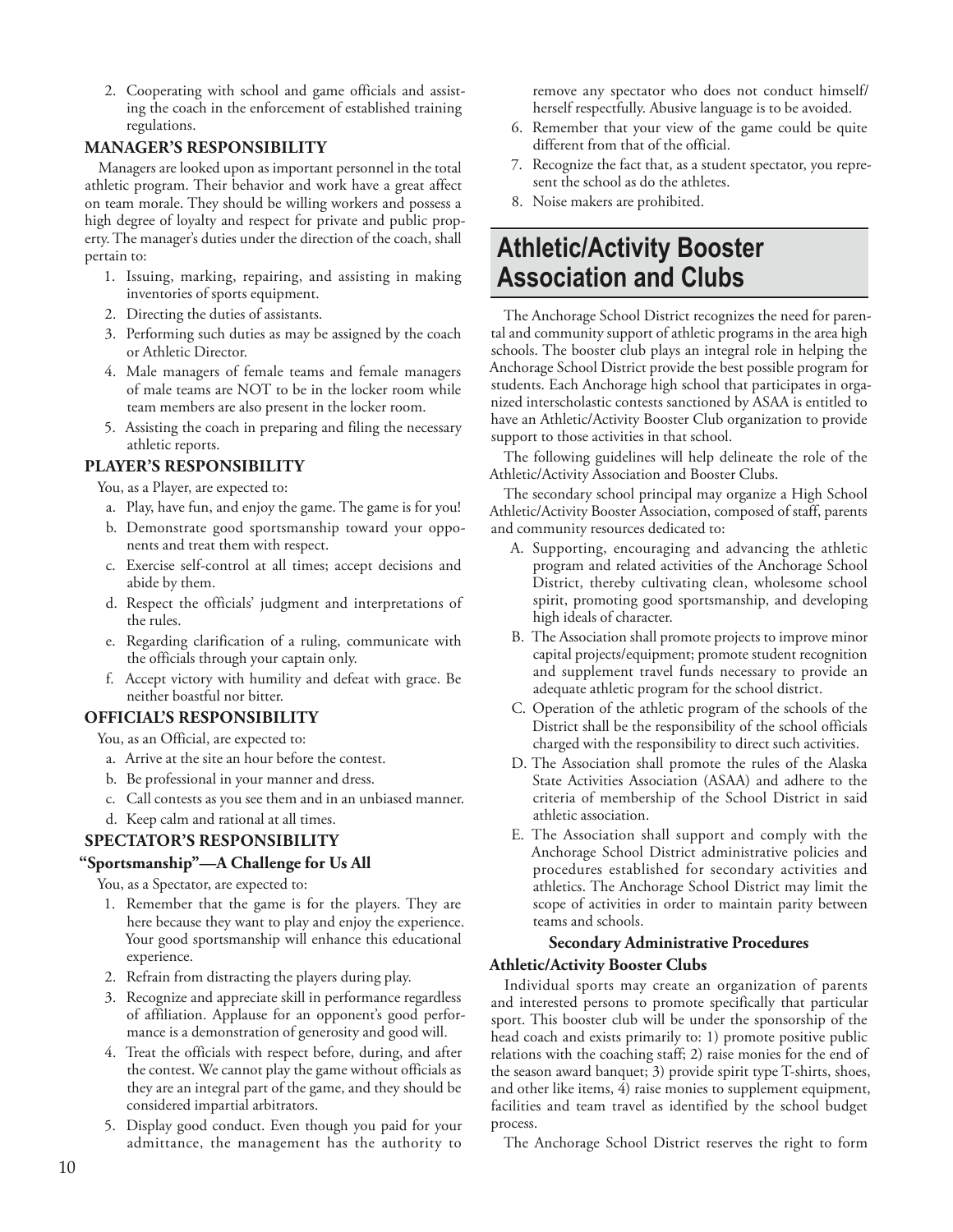<span id="page-16-0"></span>a district-wide advisory committee to review Athletic/Activity Booster Association and Club issues as needs and issues are identified.

#### **Relationship With Coaches**

Coaches are encouraged to take advantage of every opportunity to work with Athletic/Activity Booster Association and Clubs in their many fund-raising projects during the course of the school year. The more coaches become involved in Booster projects, the more it will strengthen goodwill between the club and the athletic department. In the event a Booster club member asks a coach about specific athletic needs, the coach may go ahead and discuss it in general with the member but needs to remind him/her that the request will be made officially through the athletic department budget procedure.

#### **Relationship With The School Administration**

The high school activity principal/athletic director will act as official liaison between the school district and the Booster Clubs with the budget request for the following year as requested by coaches. Athletic/Activity Booster Clubs activities must be reviewed and approved by the school principal to ensure compliance with school and state regulations regarding high school activity programs.

#### **Financial**

The Booster Club each year contributes many thousands of dollars to the athletic department for the needs of each sport that otherwise would not be available from the athletic department. Primarily, the monies of the booster club will be expended for 1) capital improvements of the athletic facilities; 2) major purchases of a sport; 3) warm-ups and uniforms; 4) recognition; 5) championship awards; and 6) travel. Any ASD employee, by contract or addendum, should not receive funds from any booster club. Booster Associations or Clubs may not hire or fund additional personnel for any Anchorage School District program.

Each Athletic/Activity Booster Club's sport/activity will have a constitution and by-laws on file with the school principal. The sections of these documents must delineate specifically how the finances of the organization will be administered. Each booster club will have a separate checking account and accounting system. Booster clubs should have non-profit status per section  $501(c)(3)$  of the Internal Revenue code. Fund raising activities must have clear distinction between student raised funds that are deposited in school activity accounts and Athletic/Activity Booster Club raised funds that are deposited in the Booster Club accounts. District guidelines and procedures must be followed in relationship to gambling and controlled substances when students are engaged in fundraising activities for booster clubs. Students represent the school and the district even though the booster club may be a private organization. Booster clubs or coaches may not set quotas and consequences that effect students in relationship to fund-raisers nor shall the participation in such activities influence player participation or other coaching decisions.

A conflict of interest will occur, if a booster club member enters into an exclusive contract with the school to provide a service or product without offering the same terms to other teams or activities. Booster club members with a wholesale or retail business that provide discounts to "their' team should give the same discounts to other teams. Booster clubs may not support only part of the program and not all of the program. For example, booster clubs may not provide funds to support

only varsity players at the exclusion of all other players when all other players participate in fund raisers. Fund raising activities conducted by booster clubs may only support the school sponsored program. Funds may not be provided to support school activities that occur outside the ASAA designated season other than end-of-the-season recognition events. Booster clubs may assist students interested in raising funds for summer clinics or training camps as long as the fund raiser is designated specifically for that purpose, no school funds are used, no school uniforms are provided, that the school has no association or sponsorship of the event, and the event is open to all students in that school district to participate.

#### **Joint Sponsorship of Tournaments**

Community Organization/Booster Clubs and schools may cosponsor tournaments within the guidelines established by ASAA and the Anchorage School District. Guidelines for managing the tournaments are as follows:

- A. Financial responsibility for the tournament is the responsibility of the booster club or community organization. All funds collected and bills incurred are managed by said group.
- B. After the costs of the tournament are reconciled, a financial report is submitted to the principal or designee of the school co-sponsoring the event.
- C. Proceeds are distributed to the school athletic/activity program for which the event was held. A predetermined amount of funds may be held over as seed money for the following year's tournament.
- D. Prior to the tournament, a preliminary budget and plan of operation needs to be submitted to the principal for approval.
- E. The organizing committee for the tournament shall include the assistant principal in charge of activities for that school.
- F. Each tournament shall have a Board of Control to serve as an appeal committee for any controversy occurring during the tournament.

## **Sports Activity Coordinator**

Each school will be assigned to coordinate one or more specific activities annually. Assignments for the upcoming school year will be made prior to May 15th. The designated administrator/ coordinator will be responsible for the following:

- 1. *Two meetings per year (minimum) will be chaired by the administrator* in charge of the sport. Coaches are expected to attend. One of the meetings will be held before the season begins and the second after the season ends.
- 2. All coaches' recommendations will be presented to the principals/Region IV through the administrator. Requests for a coaches' representative to speak at a principals'/ Region IV meeting will go through this administrator.
- 3. Minutes of coaches' meetings will be kept. A list of schools represented must accompany the minutes and a roll call vote must be recorded for each recommendation.
- 4. Items for the agenda must be submitted in advance so the agenda can be distributed to the schools.
- 5. Meeting dates will be published by the administrator/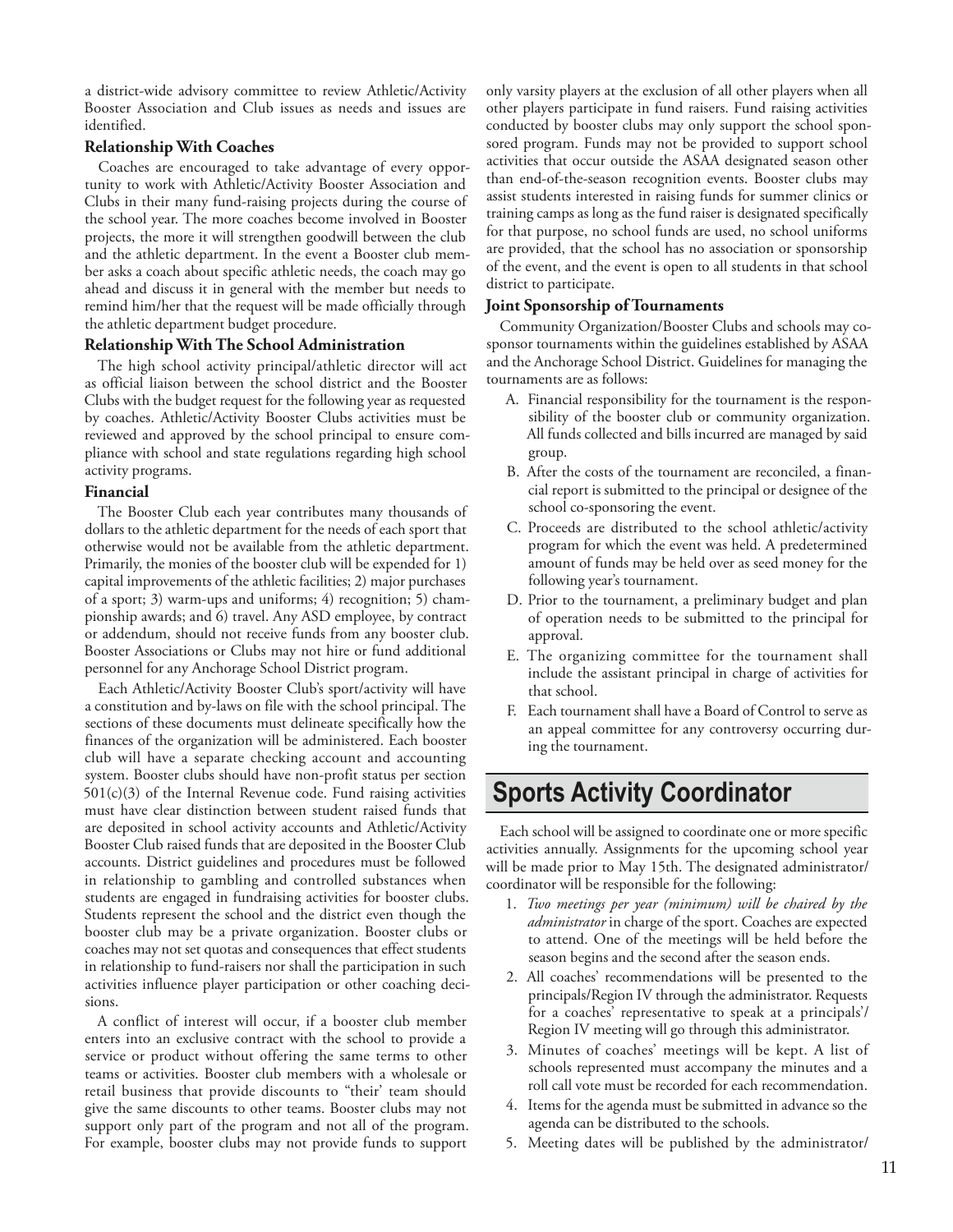<span id="page-17-0"></span>coordinator of each school at the beginning of each school year.

- 6. Final recommendations for the following season will be decided at the post-season meeting and be sent to the Region IV representative within one (1) week.
- 7. The high school administrator/coordinator is responsible for the preparation of the meet schedule and arranging for officials. A copy of the schedule will be submitted to the Secondary Director for approval and distribution. Any schedule changes must be reported to the Secondary Director and the officials involved.

## **Region IV Sanctioned Activities**

The purpose of Region IV shall be to promote and control interscholastic activities and other inter-school contests or programs sanctioned by the members, and to assist in the promotion of such activities and interests as it may from time to time elect.

Region IV activities will be governed by the Region IV Board of Control.

- a. Members of the Region IV Board of Control shall be high school principals of member schools, or their designees. Each sport may be represented by a coach's representative who shall be permitted to vote on changes for that particular sport.
- b. Member schools are those schools recognized and assigned to Region IV by the ASAA Board of Control; those schools currently are:

| Bartlett High School    | <b>Bettye Davis East</b> |
|-------------------------|--------------------------|
| Chugiak High School     | Anchorage High School    |
| Dimond High School      | Service High School      |
| Eagle River High School | South Anchorage High     |
|                         | West High School         |

- c. The Senior Director of Region IV, or designee, will chair meetings of the Region IV Board of Control and serve as the Region IV Representative to the ASAA Board of Control.
- d. The Senior Director will be appointed by the superintendent or designee.
- e. Region IV Board of Control will make recommendations to the superintendent for approval.
- f. Region IV regular meetings will be prior to ASAA meetings.

Requests for procedure or policy changes to Region IV-sanctioned activities must be reviewed and recommendations made by the Region IV Board of Control. The process for these recommendations is:

- a. Each sport will have an administrator who serves as the coordinator of that sport. The coordinator is appointed by the Senior Director of Secondary Education or designee.
- b. The Administrative Coordinator will have two annual meetings with the coaches of that sport, a pre-season and post-season meeting.
- c. A coach's representative to Region IV Board of Control for that sport will be selected by the coaches at the postseason meeting annually. The coach's representative will

have a vote on the Region IV Board of Control on matters that pertain to that sport.

- d. Recommendations for changes may be made at the postseason meeting and placed on the agenda for Region IV consideration. Any changes recommended would be for implementation for the following school year.
- e. Recommendations from the coach's representative or administrative coordinator may be considered at the seasonal meeting assigned to that sport.
- f. The Region IV Board of Control will make a recommendation on the proposed change. All recommendations will be forwarded to the superintendent or designee for approval.

Duties of the Senior Director will be as follows:

- a. Preside over the meetings of Region IV and set up and distribute the agenda prior to the meetings.
- b. Represent Region IV at all trophy presentations for Region IV tournaments upon request. The Senior Director may delegate this duty if he/she is unable to attend.
- c. Represent Region IV and the ASD at all ASAA Board of Control meetings.
- d. Purchase awards for all regional tournaments and events.
- e. Issue Region IV passes.
- f. Collect annual dues from member schools.
- g. Maintain financial records for Region IV.
- h. Preside over the meetings to hear a protest.

#### **Protests**

- a. Protests must be submitted in writing to the ASD Secondary Director and all member schools.
- b. The Senior Director shall call a meeting to hear the protest.
- c. The final decision will be rendered as soon as possible.
- d. Votes will be cast by the eight member schools and the recommendation will be forwarded to the Senior Director.

#### **Interscholastic Contests**

Region IV (Anchorage) of the Alaska School Activities Association will have regular interscholastic contests. The Superintendent or his/her designee may establish regulations above the minimum standards for Region IV.

Every effort must be made to ensure that the integrity of the schedule is maintained. Changes will be made only by administrators and will be made only for extenuating circumstances.

**Scrimmage**—is defined as a controlled practice game against a team other than one which will be played in a scheduled contest. A scrimmage may only occur prior to the first scheduled game of the season. It will not be open or advertised to the public. Officials may be used, provided the scrimmage is used as a workshop for the officials association. All scrimmages must be approved by the principal and no score will be kept. High school teams will not play against junior high teams.

**Scheduling of Teams, Bands, etc. Outside of Conference Area**—Schools are requested to bring their schedule to the attention of the principals' group at a secondary meeting. Any activity which varies from the norm should be brought to the principals' group prior to the scheduling of the activity.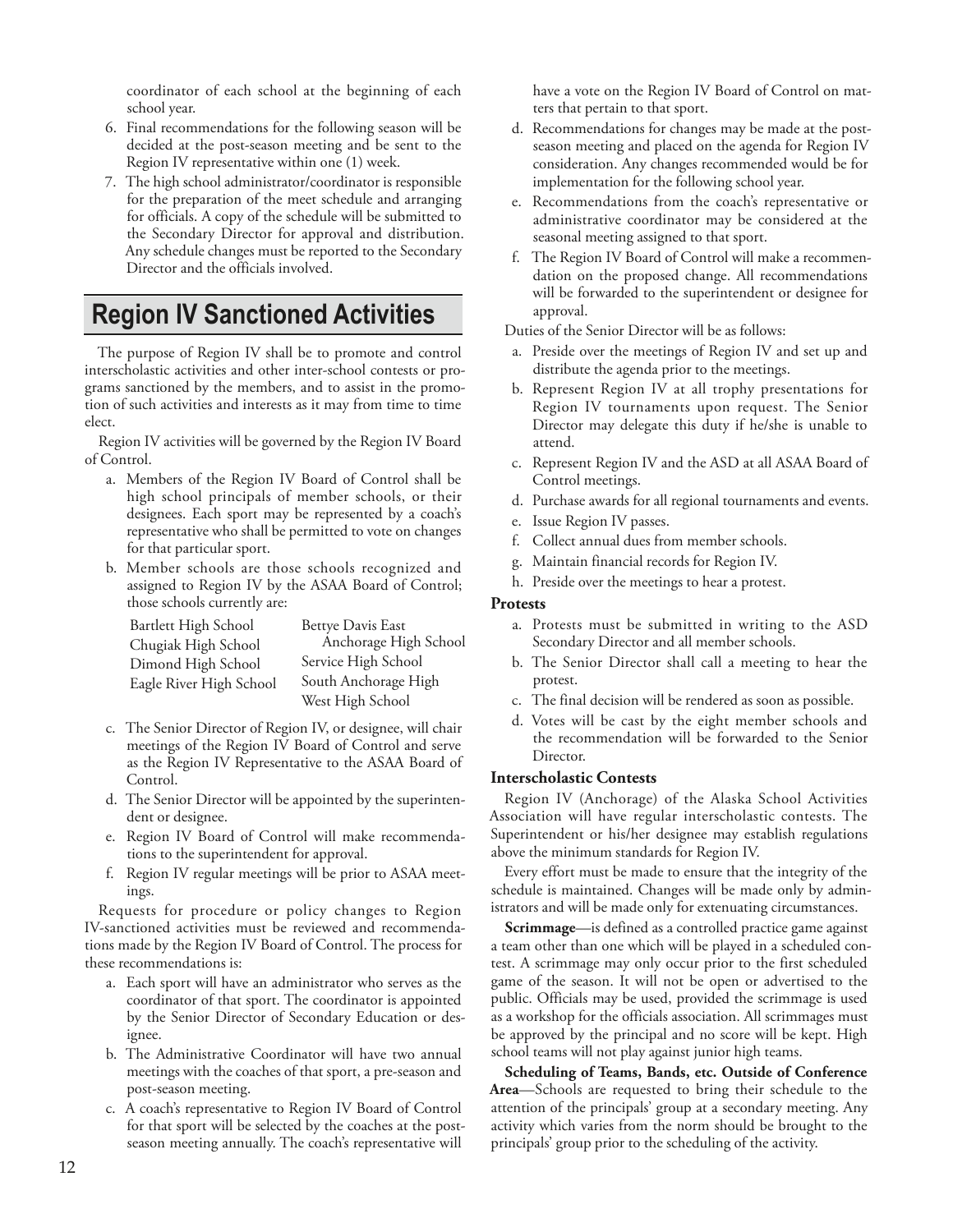<span id="page-18-0"></span>**No school activities or practices will be held on Sundays or holidays.**

## **Basketball Jamborees**

This basketball jamboree policy has been established by the ASAA Board of Control:

- 1. The time against each team cannot exceed six minutes.
- 2. The total time against all teams during a one-day jamboree cannot exceed 30 minutes.
- 3. All players must have 10 separate days of practice prior to the day of the Jamboree.
- 4. Each school may participate in one jamboree per year which does not count against the 22-game limit.

## **Volleyball Jamborees**

This volleyball jamboree policy has been established by the ASAA Board of control:

- 1. Two games maximum against each team.
- 2. All players must have 10 separate days of practice prior to the day of the jamboree.
- 3. Each team may play in no more than one jamboree each season. Jamboree matches do not count against the 22-match limit.

## **Junior Varsity and "C" Team Tournaments**

The following J.V. and C team tournament policy has been established by the Anchorage School District:

- 1. All games for the tournament must occur during the regular season.
- 2. No post-season tournaments may be held.
- 3. All tournament games count against the season game limit.
- 4. Awards may not be presented as part of the tournament.
- 5. Participation acknowledgements are permissible.

## **Administrative Procedures for Additional or Voluntary Coaches**

The Anchorage School District has allocated adequate coaching positions to maintain the necessary safety and supervision of the activity program. Schools are expected to adhere to the allocated staff in order to maintain equity between programs and to stay within ASD budget guidelines. However, additional coaches may be necessary based on need.

#### **Criteria**

- a. The number of participants require additional staff for supervision purposes.
- b. The environmental conditions such as facility or location require additional staff for safety/supervision purposes.

#### **Procedures for Hiring Additional Staff**

- a. All additional staff allocations must be requested and justified in writing. All requests must be approved by the Senior Director of Secondary Education.
- b. All funds to support additional coaching addenda must be from approved ASD funding sources.
- c. Established ASD hiring practices will apply to hiring of additional coaches.
- d. Established ASD training requirements will apply to any additional staff hired.
- e. Additional positions are approved on a year-by-year basis.

#### **Sharing of Allocated Addenda**

The pay range established by the negotiated agreement has been determined to be a fair compensation for the job to be performed. Staff members may work part-time and split an addendum when total combined time worked is equal to the full-time position. Any other reduction or reallocation of this standard rate of pay requires approval of AEA. Employees may not agree to work full-time for less than the negotiated agreement.

#### **Volunteers**

Many ASD programs have parents and interested community members willing to volunteer to aid in program development. The philosophy of the ASD encourages parents and community members to be part of the school programs. Volunteers are welcome to assist in a variety of ways. Most of these jobs are identified and delegated by the staff member in charge of the activity, however, those volunteers that are interested in serving as a "Volunteer Coach'' must meet the same standards expected of any other ASD coach that assumes major responsibility of supervision of students in the activity program. Volunteer coach is defined as a person who works directly with students on the field or court in practice or game situations. The guidelines for volunteer coaches are as follows:

- a. Must be approved by the building principal. Approval must be obtained each year.
- b. Must have the same qualifications required of other personnel that serve as a coach. Conditions of employment, such as background check and first aid training, must be met.
- c. Must be willing to serve without remuneration from any source.
- d. Must be under the direct supervision of an ASD coach at all times.
- e. May not directly supervise students without an ASD administrator or coach present.
- f. Volunteers that are employed by the ASD in another capacity, at a different work site, must give priority to that position. Should coaching responsibilities conflict with the regular ASD job, the following procedures for release time are to be followed:
	- 1. The principal/supervisor of the activity school must request, in writing, the release of the employee from the direct principal/supervisor.
	- 2. The direct principal/supervisor must agree to the release of the employee. Approval must be obtained prior to any commitment related to team travel.
	- 3. The requesting school must provide the funds for substitutes, if required, and all other expenses associated with the release time period.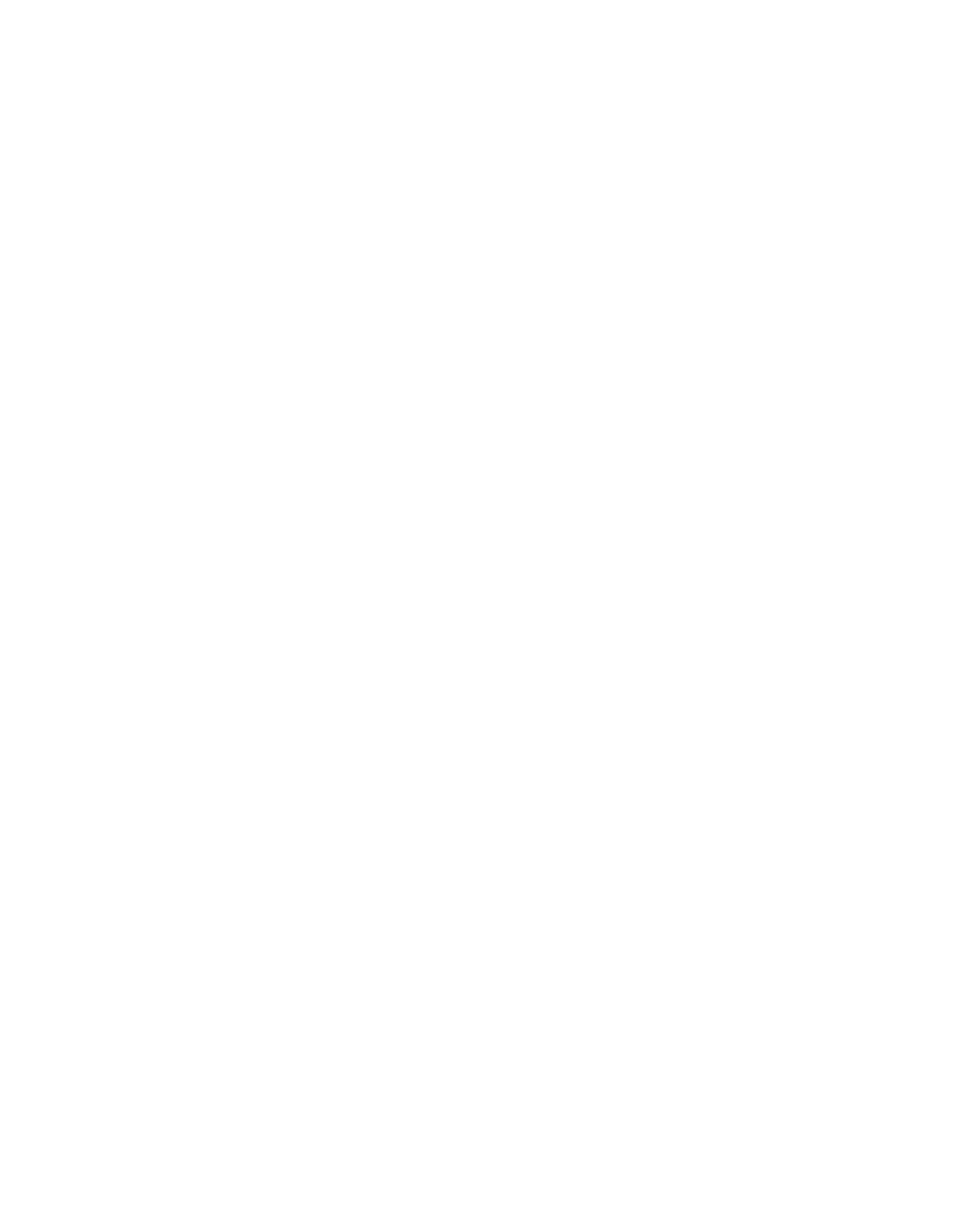# <span id="page-20-0"></span>**Section 3 STUDENT ATHLETIC PROCEDURE**

## **Our Philosophy of Athletics**

A great tradition is not built overnight. It takes the hard work of many people over many years. Through the years, Anchorage teams have won many league, tournament and state championships. Many records have been set by individuals and teams, and further distinction has been earned through district and state competition.

Members of an interscholastic team have a definite responsibility to contribute to that tradition for their school, thereby gaining personal satisfaction.

The role of contributing to a tradition which brings honor to students, school, and community is worthy of the best efforts of all concerned.

## **Activity Fee**

The Anchorage School District has instituted an activity fee for all ASAA activities. The established fee for high school activities is \$200. The following guidelines apply to this fee:

- 1. Those activities that "pay to play" include all ASAA competitive programs with the exception of Honors, Music, Solo ensemble and World Language Declamation.
- 2. All fees are to be collected as part of the eligibility process at the beginning of the season for each sport. Any student that is not selected for the team will have the fee returned to them. The final team determination will be made and announced to students within the first five days of the season. No student is allowed to try out for the team without paying the fee or obtaining an approved activity fee waiver.
- 3. Fees are collected according to standard district accounting procedures since the funds are to be deposited into the general fund account rather than the school account. **Any student who is still participating after the date for the first contest in which that student could have competed is NOT eligible for a refund. Refunds must be requested from the activities office within five school days of that date.** Students transferring within the district during a season are given credit at the receiving school for the pay to play fee.
- 4. A student who qualifies for the free or reduced federal lunch program will be granted an activity fee waiver.

5. There is an individual student cap of \$400 per school year. There is no fee for participation in subsequent activities once a student reaches the individual student cap.

## **High School Student Eligibility Requirements**

#### **Enrollment Rules**

Participation in high school athletics is a privilege. All students are expected to comply with local, state, and federal laws and the rules and regulations of the Anchorage School District. Students will be subject to denial of the ability to participate if they do not meet eligibility requirements, engage in behavior that is detrimental to the well being of the team or school, are in violation of the tobacco rule, are in violation of the drug and alcohol rule, or commit criminal acts as defined in the ASD Statement of Student Rights and Responsibilities. In all cases the Superintendent or his designee retains the right to review and revise any disciplinary action.

A student is eligible to participate in the interscholastic activities of only one member school per year, except as provided under the Transfer/Residency Rule (Section 9 of ASAA Handbook). That school shall be considered the School of Eligibility. A student who is simultaneously enrolled at more than one member school and who wishes to be eligible to participate in the interscholastic activities of one of those schools, must designate that school as the School of Eligibility. The School of Eligibility must ensure that the student meets all eligibility requirements before being permitted to participate.

- A. To be eligible during a school semester for participation in interscholastic activities, a student must:
	- 1. Be properly registered in a 9-12 high school program in the ASD, an ASD charter school, ASD alternative school or program.
		- a. A student enrolling in an ASD charter school, alternative school or program during the first semester of ninth grade; and a student transferring from out-ofdistrict who attends an ASD charter school, alternative school or program after the first semester of the ninth grade, must designate a member school within the district as the School of Eligibility.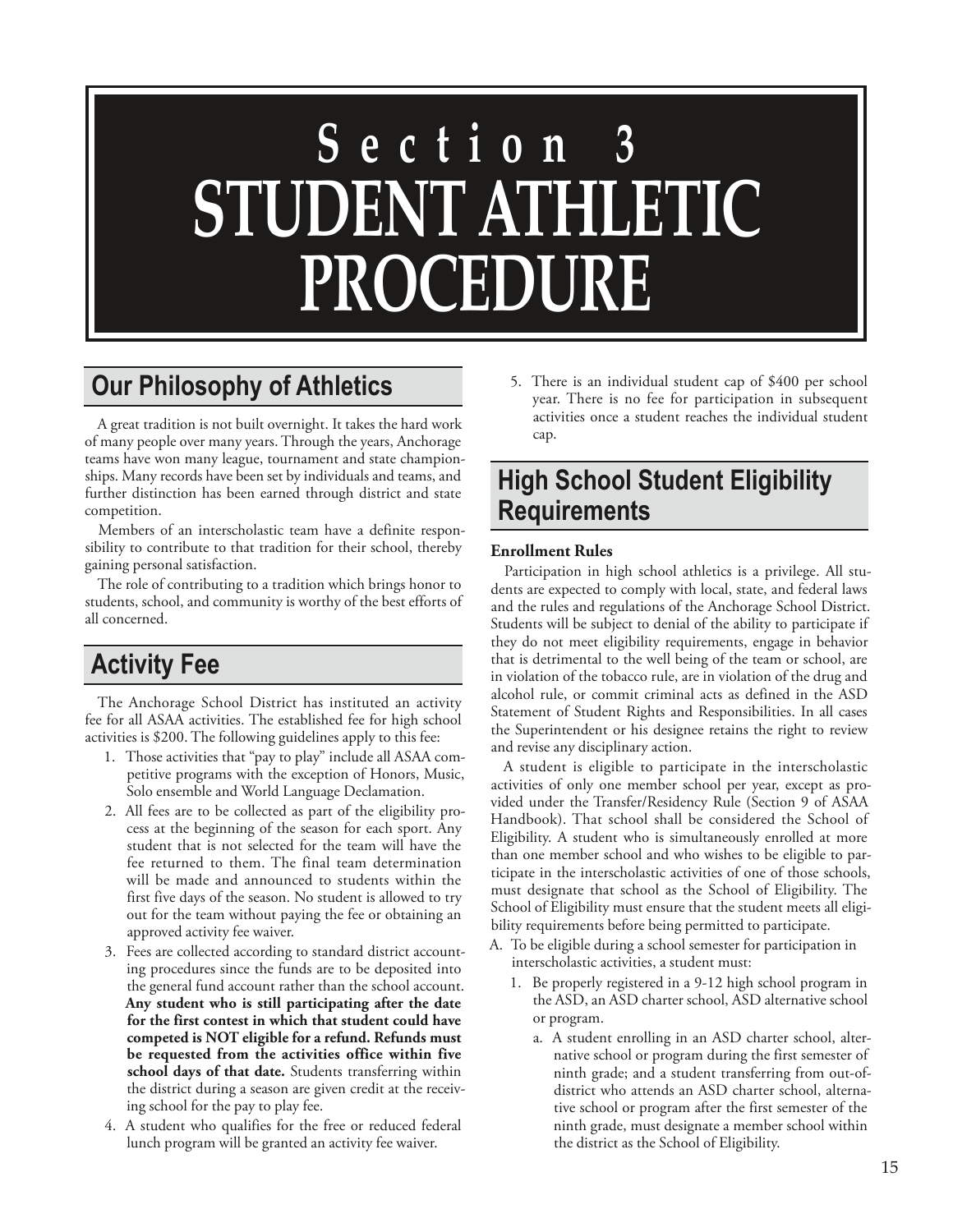- b. The School of Eligibility of a student, other than a first semester freshman, who transfers to an ASD charter school, alternative school or program from another school within that district, will be the member school from which the student transferred.
- <span id="page-21-0"></span>c. A student who transfers without a bona fide change of residence of parents or guardians, is ineligible for Varsity, State Qualifying and State Championship interscholastic competition for one calendar year, from the date of first attendance in the new school. Students who live with coaches are ineligible. At schools with no sub-varsity teams, the student could ask for a waiver to participate on the varsity team during the regular season, but would not be able to participate at either conference or state tournaments.
- 2. Have a qualifying G.P.A.:
	- a. All first semester freshmen are immediately eligible at the beginning of the school year. At the end of the 1st quarter, they must have a 2.0 GPA to remain eligible for the remainder of the semester.
	- b. Second-semester freshmen, all sophomores, all juniors, and all seniors must have an overall 2.0 GPA during the previous semester and end of first and third quarters. Students who do not meet the GPA portion of this requirement may regain eligibility during the current semester by achieving and maintaining an overall 2.0 GPA at the end of the quarter or semester using the grades earned during the nineweek grading period.
	- c. Students who do not pass 5 classes the previous semester may not regain eligibility at the quarter.
	- d. Grades are checked at the beginning of each fall sports season and at the end of each quarter/semester. Grades are posted to a student's transcript in the semester in which they are earned. Summer school grades for credit recovery purposes are posted to a student's spring semester transcript and may be used to regain eligibility towards fall sports.
- 3. Be enrolled in the required number of semester classes:
	- a. All freshmen, all sophomores, all juniors, as well as seniors who are not on track to graduate must be enrolled in a minimum of five (5) semester classes that lead to granting of credit toward graduation from the school district.
	- b. Seniors who are on track to graduate must be enrolled in the District with a minimum of four (4) semester classes each semester.
	- c. For purposes of eligibility, "enrolled" means the student has registered and remains in an approved course requiring regular attendance and/or coursework. College courses may be used to determine the number of courses for enrollment if: 1) the student is currently enrolled in the course, and 2) the course has been approved for ASD credit through Credit By Choice Program. The following units of credit do not qualify for purposes of determining eligibility: high school credit issued for middle school courses; the World Languages Incentive Credit; physical education waiver, and the credit by examination.

d. King Tech half day CTE courses will be counted as three (3) semester classes.

- B. Student eligibility is checked on the first day of the fall sports season. Eligibility will be checked again the second Monday of each subsequent quarter. Students who were not eligible during a previous quarter/semester may practice, but not play, after school on the last day of the quarter, pending the new findings of eligibility.
- C. Students who do not meet the eligibility rules of ASD and ASAA to participate in interscholastic activities due to academic deficiency may have the ability to practice with the team for the remainder of the quarter as long as all of the required paperwork is submitted to the Activities office. The student will be able to practice only, they will not be issued a uniform to play in a contest until the end of the next grading period. After the next grading period, eligibility may be regained.

IN ORDER TO PARTICIPATE:

- 1. A physician's clearance to play must be on file at the school. This clearance is good for 18 months and should not expire during the season of the sport in which the student is participating.
- 2. A High School Athletic Activity Participation form must be signed and on file, and participation guidelines must be acknowledged.
- 3. Students and parents must comply with the ASAA preparticipation guidelines.
- 4. All records must be in order and forms must be on file in the Activity Office before the student is eligible to participate in any athletic programs.
- 5. Students pay an activity fee per ASAA sport or apply for a fee waiver based on financial hardship through the school activity office.
- 6. a. All players must have ten (10) separate days of physical practice in the same sport activity prior to the first day of competition.
	- a. When a student is participating in a recognized high school sport activity that overlaps the beginning of another recognized sport season, the AASA Senior Director may waive up to five (5) practices.
	- b. If a student has completed the required practices but has not competed for whatever reason for less then two weeks, no additional practices are required before returning to competition with the concurrence of the coach. If a student misses between 2 and 4 weeks of practice and competition, 5 additional days of practice and the concurrence of the coach are required before returning to competition. If more than 4 weeks have been missed, the student must have ten (10) additional days of practice and concurrence of the coach before returning to competition.
	- c. Member schools permitting a student to participate in interscholastic competition without meeting the practice requirements of this section will be considered to be using an ineligible player and will be subject to penalty under Article 12, Section 1 of the ASAA handbook.
	- d. ASAA prohibits students, in grades 10-12 who are members of a high school team, from competing as a member of a non-school comp or junior hockey or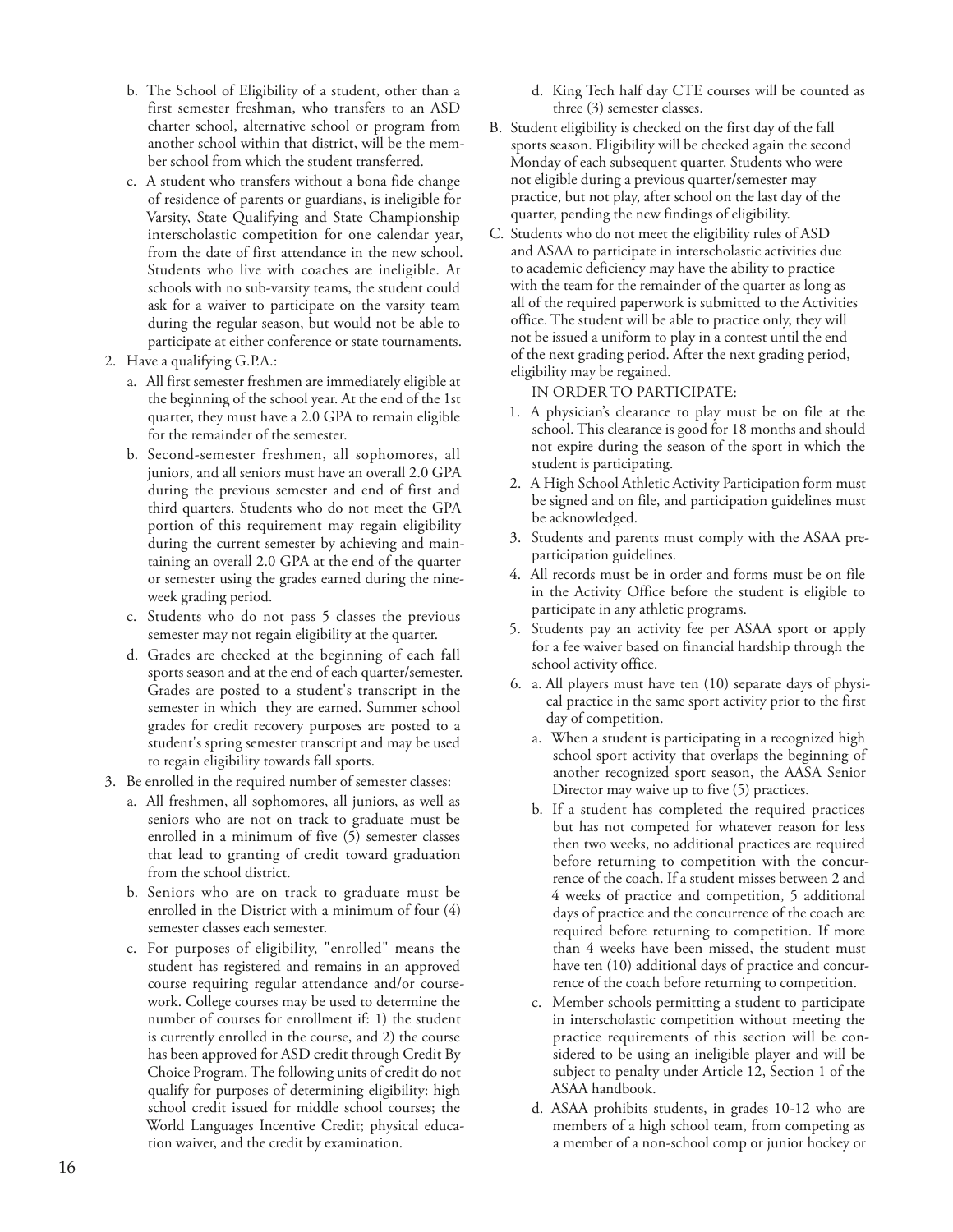out of state traveling house team beginning with the first game of that school until a school team has completed its season. The prohibition on competing on a non-school team will be lifted during Thanksgiving and Christmas vacations dates as they are determined by schools and districts, as well as on Sundays and

Mondays through the 3rd Monday each January to coincide with Martin Luther King Jr. Holiday. Although this rule does not restrict practice on a nonschool team during the high school season, no student may participate in a high school game on a day in which they have participated in a "comp" practice.

#### **ASD High School Athletic Eligibility**

## ASD High School Athletic Eligibility

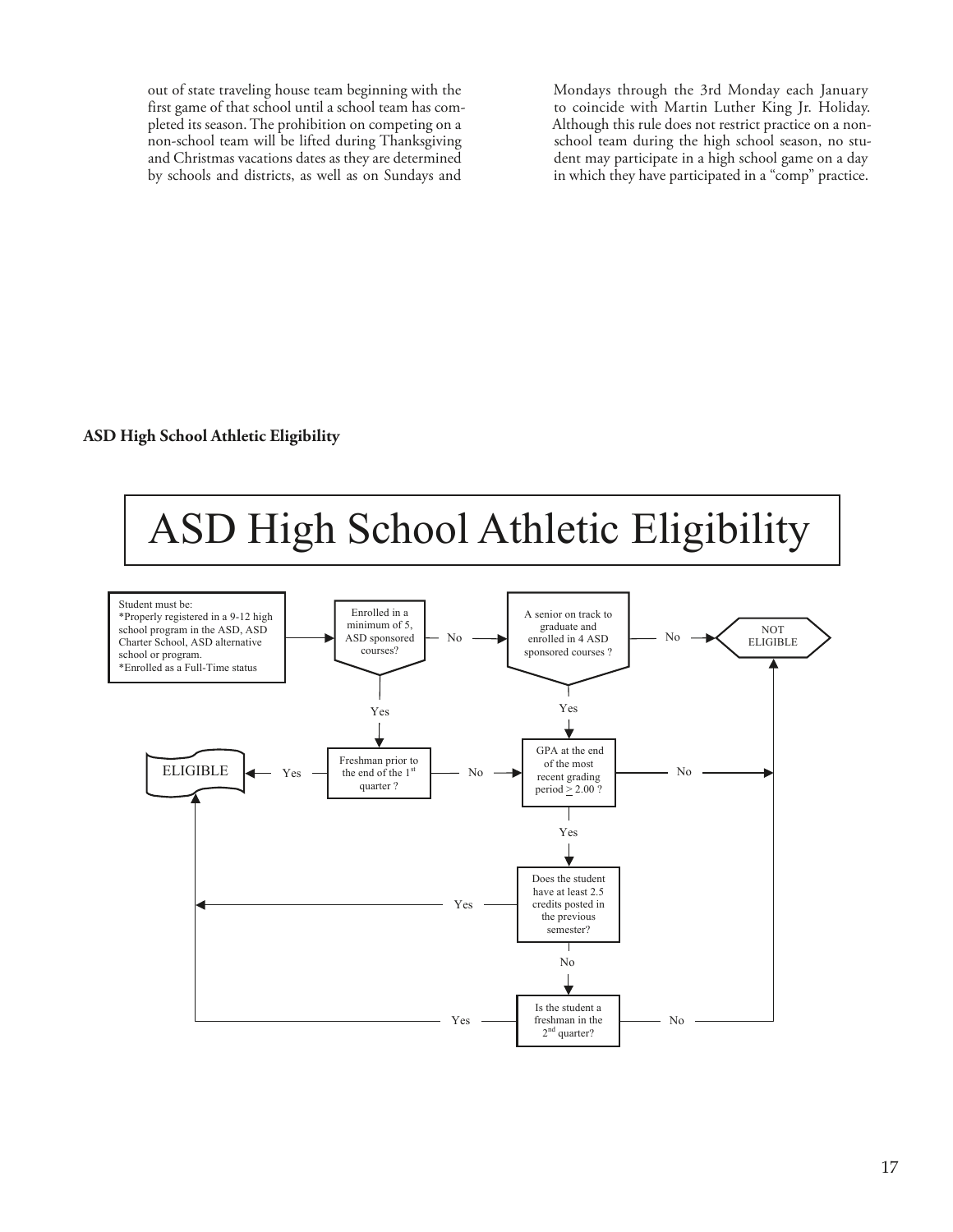#### **Conditions of Student Participation**

- A. STUDENT INTRAMURAL AND INTERSCHOLASTIC ATHLETICS
	- 1. All students will be permitted to participate in intramural sports in a manner consistent with their gender identity consistently expressed at school. Furthermore, all students will be permitted to participate in Districtsponsored interscholastic athletics in a manner consistent with their gender identity. ASAA determines its own rules for interscholastic competitions.
- B. ELIGIBILITY RULES
	- 1. Athletes must meet all eligibility requirements of the Anchorage School district and the Alaska State Activities Association (ASAA).
	- 2. Violation of the eligibility rules shall result in denial of participation.
- C. DENIAL OF PARTICIPATION
	- 1. An athlete who is removed from a team for disciplinary reasons will not be eligible to practice or play another sport during the season of that sport.
	- 2. An athlete who is suspended out of school for any reason will not be eligible to practice or play any sport during the period of suspension. A suspension ends at midnight of the final day of the suspension.
	- 3. Any sanction imposed under these Conditions of Participation is separate and distinct from any sanction which may be proposed for violation of any other school disciplinary requirement.
	- 4. During an appeal process the student shall not participate in the group's activities until the appeal process is completed.

#### D. DENIAL OF PARTICIPATION FROM TEAM ACTIVITIES FOR SPECIFIC CIRCUMSTANCES

- 1. A student athlete who is truant for one or more classes, or who is in attendance for less than half of his or her scheduled classes during school day cannot practice or play on that day without principal permission.
- 2. Equipment issued to an athlete is his/her responsibility for return or replacement. If the equipment is not returned, replaced or paid for, no letter shall be awarded nor shall the student be permitted to participate in any sport.
- 3. Denial from participating with the team for a period of time to be determined by coach/principal/and District administrators may result from the following:
	- a. Insubordination
	- b. Obscene gestures; swearing
	- c. Provocation
	- d. Fighting
	- e. Stealing/Theft
	- f. Hazing/Initiation
	- g. Other disciplinary situations which may arise
- 4. With administrative approval, the coach may establish additional participation rules.
- E. THE COMPLETE TOBACCO, ALCOHOL AND CONTROLLED SUBSTANCES (TAD) POLITY FOLLOWS.

#### **Time period during which policy applies**

The policy in this section applies to any student who is participating or has participated in interscholastic activities starting from the students' first participation in interscholastic activities, including formal practices which precede interscholastic competition after the initial signing of the *Student/ Parent/Legal Guardian (TAD) Acknowledgement Form*, at any ASAA member school, and continuing until the student graduates from high school.

Students sanctioned under the TAD guidelines must complete ASAA education component before returning to play. Violations of this policy are cumulative and progressive throughout a student's high school years.

TOBACCO RULES-Violations of tobacco rules cumulative throughout school year. Students who violate the tobacco rules will be subject to the following sanctions:

- a. FIRST OFFENSE FOR POSSESSION OR USE Suspended from interscholastic activities and practices for 10 calendar days. Fifty percent of the suspension will be forgiven and the student may return to practice if the student and parent/guardian complete the First Offense educational component.
- b. SECOND OFFENSE FOR POSSESSION OR USE-Loss of practice and athletic participation for forty-five calendar days.
- c. Students who violate the tobacco rules while under school jurisdiction are subject to suspension in accordance with Anchorage School District regulations and cannot participate during the length of the suspension.
- F. DRUG/ALCOHOL RULES–The actual or attempted sale of, use of, possession of tobacco, alcohol, inhalants, illegal drugs, substances designed to look like illegal drugs, substances purported to be illegal drugs, or drug paraphernalia shall subject the athlete to loss of practice and athletic participation.

#### **Under School Jurisdiction**

Students who violate the drug/alcohol rules will be subject to:

- a. FIRST OFFENSE FOR POSSESSION OR USE– Suspension in accordance with Anchorage School District Regulations. Loss of practice and athletic participation during the suspension. Fifty percent of the suspension from athletic participation will be forgiven and the student may return to practice if the student and parent/guardian complete the ASAA First Offense educational component.
- b. SECOND OFFENSE FOR POSSESSION OR USE, OR FIRST OFFENSE FOR SELLING, DISTRIBUTING, OR ATTEMPTING TO SELL – Suspension or alternative placement in accordance with Anchorage School District Regulations–Loss of practice and athletic participation during the suspension or alternative placement.

#### **Not Under School Jurisdiction**

Students who violate the drug/alcohol rules while not under school jurisdiction:

a. FIRST OFFENSE FOR POSSESSION OR USE – Loss of practice and athletic participation for ten calendar days. Fifty percent of the suspension from athletic participation will be forgiven and the student may return to practice if the student and parent/guardian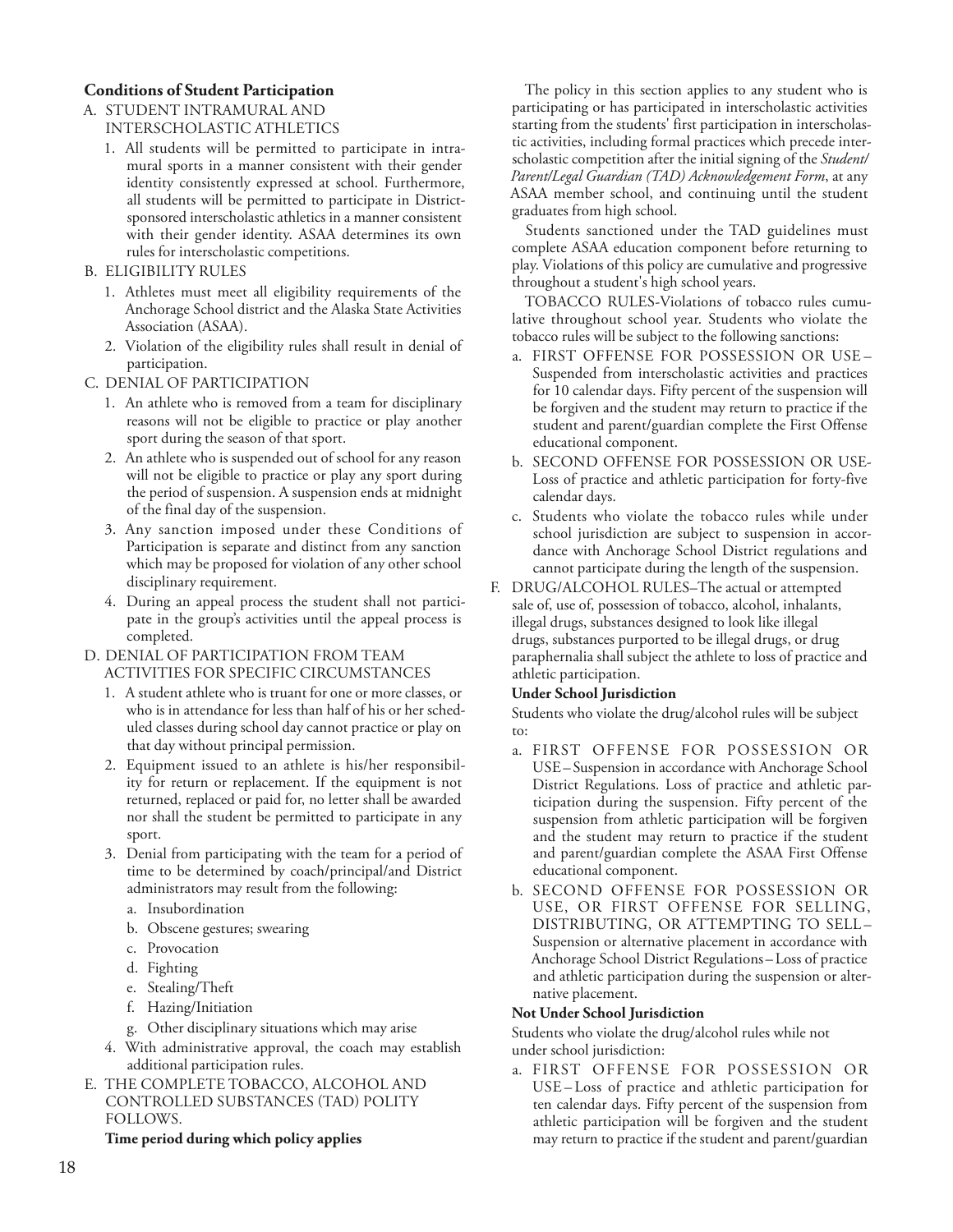complete the ASAA First Offense educational component.

- b. SECOND OFFENSE FOR POSSESSION OR USE, OR FIRST OFFENSE FOR SELLING, DISTRIBUTING, OR ATTEMPTING TO SELL–Loss of practice and athletic participation for a minimum of forty-five calendar days.
- c. THIRD OFFENSE FOR POSSESSION OR USE, OR SECOND OFFENSE FOR SELLING, DISTRIBUTING OR ATTEMPTING TO SELL–Loss of eligibility for the duration of Anchorage School District attendance.
- G. CRIMINAL ACTS –students who commit criminal acts as defined in the ASD Statement of Student's Rights and Responsibilities will be removed from the team for the remainder of the season.
	- 1. The school will conduct an investigation independent of the Police.
	- 2. The student may appeal the finding of the investigation to the school principal.
	- 3. The student shall not participate in the team's activities until the appeal process is completed.

#### **Denial of Participation**

The following regulations shall be observed in the administration of the extracurricular activity program. All students are expected to comply with local, state and federal laws and the rules and regulations of the Anchorage School District. In all cases the Superintendent or designee retains the right to review and revise any disciplinary action. A. General

- 1. The Anchorage School District Conditions of Participation shall apply to all athletic teams, music groups and clubs. In addition to these general rules each advisor or coach may develop specific rules for his/her particular group or team. These rules must be on file in the Athletic Director's office. Students are to be notified in writing of both general rules and the group's specific rules by the coach or advisor.
- 2. The group's advisor or coach must administer reasonable disciplinary action of violation of these rules including suspension from the activity for a temporary period or removal from the activity altogether.
- 3. Violation of athletic, music or club general rules may result immediately in suspension or removal from the group by the advisor or coach. In these violations the advisor/coach must follow the procedures as outlined in B and C below.
- 4. Violation of the advisor's or coach's specific rules may result in suspension from the team only; however, before denying participation in the activity, the advisor should communicate with parents, discuss the situation with the student and administer other appropriate disciplinary action.
- 5. In all cases, the Superintendent or designee retains the right to review and revise any disciplinary action.
- B. Temporary denial of participation
	- 1. Temporary denial is defined as any suspension less than a permanent denial of participation.
	- 2. When an advisor/coach/administrator intends to deny participation of a student in an activity or

team for disciplinary purposes for violations of the Conditions of Participation, the coach or advisor shall submit specific and complete details of the proposed disciplinary action to the principal. The principal shall notify the office of Secondary Education. The proposed action shall be reviewed by the principal and Secondary Education prior to the imposition of the sanction.

- 3. When an advisor or coach denies participation of a student in an activity group, the student must be informed of the intended action. It is then the responsibility of the advisor/coach/administrator to discuss the situation with the student and then determine whether or not to deny the student participation. If the student is denied participation, the advisor/coach must complete form 1-DP.
- 4. The student may appeal the denial of participation within 24 hours of the action to an activities appeal board.
- 5. The activities appeal board consists of the high school assistant principal in charge of activities, athletic director, or representative of the athletic/activity program, one teacher, and two students. Such appeal must be conducted within 24 hours after the appeal is received, unless by mutual agreement there is an extension in the time period.
- 6. Procedures for conducting the appeal hearing are as follows:
	- a. The assistant principal shall serve as chairperson of the appeals committee.
	- b. The advisor/coach who is denying participation will present reasons for the denial.
	- c. The student and/or parents may then present evidence or reasons why the student should not be denied participation.
	- d. The student has the option of being represented at the appeal hearing; however, the hearing is not a legal process.
	- e. The appeal board shall make its decision with 24 hours of the hearing to either uphold, modify or repeal the denial of participation.
	- f. During the appeal process the student shall not participate in the group's activities.
	- g. The decision of the appeal board will be based upon generally accepted parliamentary procedures with a majority vote of the members of the appeal board necessary to take action.
	- h. The appeal board is responsible for notifying the student in writing of its decision and the reason for the decision.
	- i. There is not provision for appeal beyond the appeal board in the case of a temporary denial of participation in an extracurricular activity.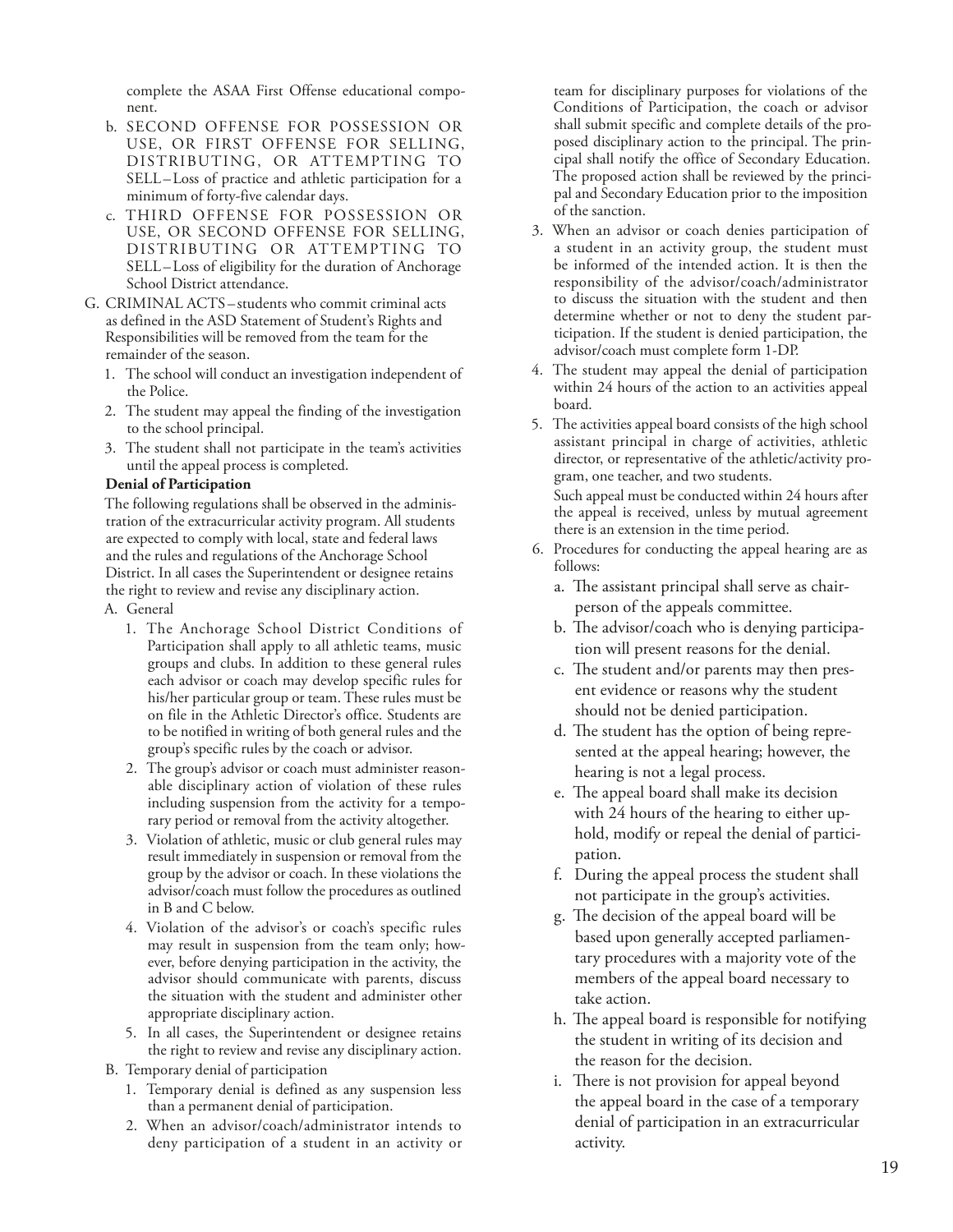- <span id="page-25-0"></span>7. The decision of the principal represents the conclusion of the appeal process.
- C. Permanent denial of participation
	- 1. When an advisor/coach/administrator intends to deny participation of a student in an activity or team for disciplinary purposes for violations of the Conditions of Participation, the coach or advisor shall submit specific and complete details of the proposed disciplinary action to the principal. The principal shall notify the office of Secondary Education. The proposed action shall be reviewed by the principal and Secondary Education prior to the imposition of the sanction.
	- 2. If a student is to be permanently denied participation in an activity, the advisor/coach shall notify the student in writing on form 2-DP.
	- 3. The activities appeal board will then conduct a hearing with the coach and student, if the student or parents request a hearing concerning the possible permanent denial within 24 hours. If the student attends such hearing, the steps outlined in item B above shall be observed in conducting the appeal. However, at the conclusion of the hearing, the appeal board shall prepare a written recommendation to the building principal regarding the matter. It is then the responsibility of the unit principal to either uphold denial, modify the denial or reinstate the student to the activity.
	- 4. The principal is responsible for evaluating the report of the appeal board and for rendering a decision within 24 hours after receipt of the report.
	- 5. The principal shall then notify the student, the student advisor or coach, the appeal board and the superintendent of the decision in writing.
	- 6. During this appeal process the student is denied participation in the activity until the appeal process is completed.
	- 7. The decision of the principal represents the conclusion of the appeal process.
- D. Administrative Review: In all cases the Superintendent or designee retains the right to review and revise any disciplinary action.

#### **Changing Schools During A Sport Season:**

A student may represent only one member school during a respective sport season. From the first day of practice, a student who participates in a sport at one school, and who subsequently transfers to another school, will not be eligible in that sport for the remainder of the current season.

See ASAA Handbook for rules governing the following:

Establishing Eligibility/Residency (See [page 16](#page-21-0) section A1c of this handbook)

Maximum Participation

Repeating Grades for Athletic Purposes Recruiting/Undue Influence Age Rule Transfer/Residency Rule Foreign Exchange Student Citizenship Rule

Eligibility Lists for Interscholastic Competition

## **ASAA Waiver**

A waiver request must be initiated by the student. To request a waiver for any of the foregoing ASAA eligibility rules, he/she must present the following to the activity office:

- 1. Official transcripts from all schools involved.
- 2. Letter from parent/legal guardian stating reason for waiver request.
- 3. The activity principal will forward a copy of the request to the ASAA office.
- 4. After receiving a waiver from ASAA, the principal may waive the ASD eligibility. ASAA cannot waive ASD eligibility requirements.

## **ASD Waiver**

A waiver request must be initiated by the student. Waiver requests from ASD eligibility rules must be approved by the Director of Secondary Education.

## **Contest Rules**

All sports will follow the National Federation of State High School Association's rules with the following exceptions:

- 1. Cross Country Skiing (NCAA and the Alaska Guide)
- 2. Tennis (USTA)
- 3. The Association has adopted supplementary rules, in addition to NF rules, for hockey, volleyball, baseball and softball.

## **NCAA Freshman Eligibility**

To be considered a qualifier at a *Division I or Division II* institution and be *eligible for financial aid, practice and competition*  during your first year, a student must graduate from high school and meet the current NCAA guidelines concerning CORE classes, GPA, and SAT and ACT score. Coaches should direct students and parents to their guidance counselor and the NCAA National Clearinghouse for detailed and up-to-date information. When possible, coaches should obtain and distribute the latest NCAA information.

## **Policies of the Anchorage School District**

**Participation Limitations**—Interscholastic sports competition in the Anchorage School District is intended to provide participation in competitive programs for individuals at similar levels of skill development in that activity. Further, such competition should be provided within some age classification.

The following practice exists in the Anchorage School District.

"C'' Team composition 9th and 10th graders "JV'' Team composition 9th through 11th graders Varsity Team composition 9th through 12th graders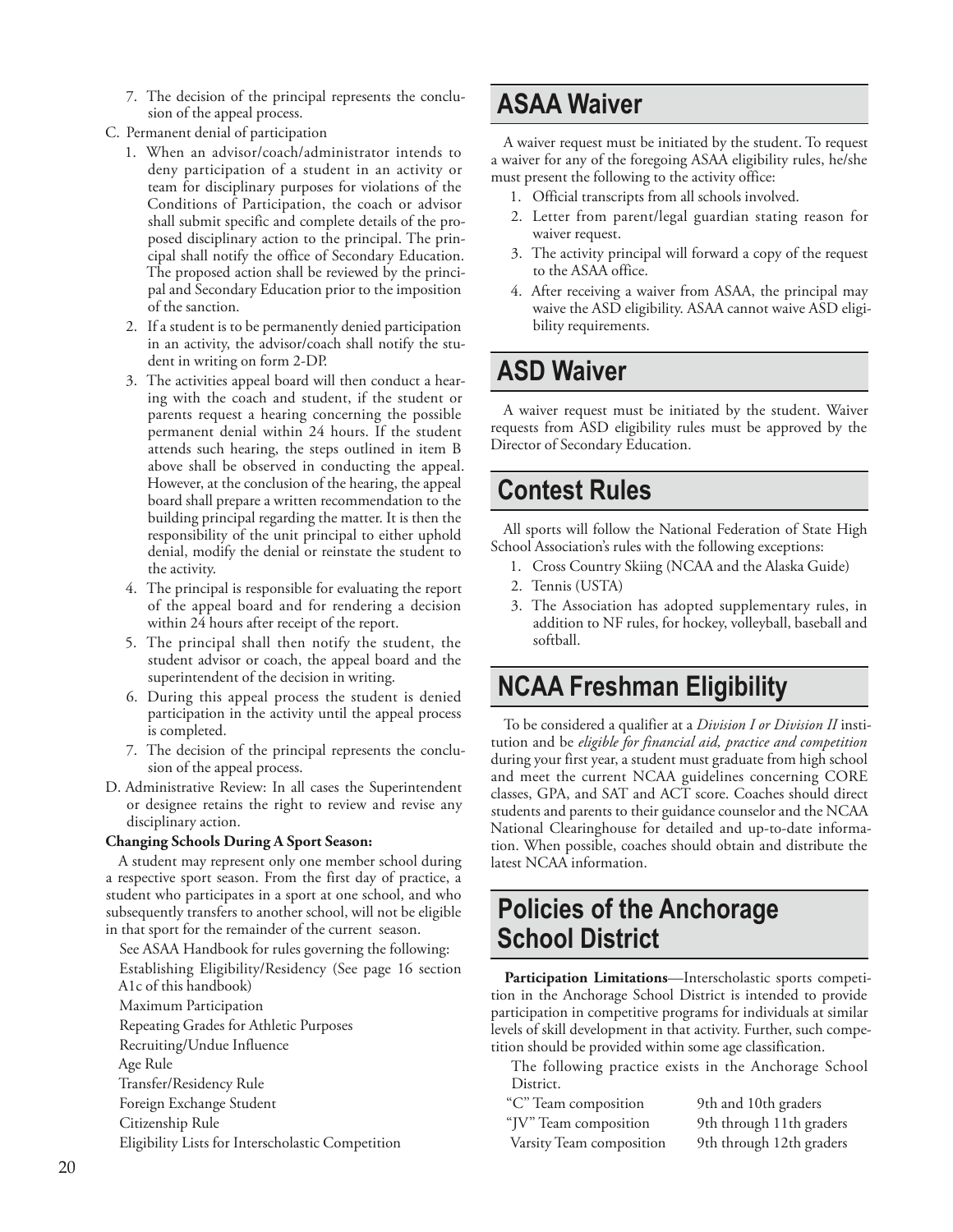<span id="page-26-0"></span>An athlete may participate in only 1 level (C, JV, or V) per day, except in basketball and football. In basketball, a student *may not* participate in more than six quarters per day, however, they can play at contiguous levels. In football, a school may have its players participate in six (6) quarters of play per week, except that a kicking specialist may play in up to eight (8) quarters per week, providing that in four (4) quarters the player does no more than kick. A violation of the above rule will result in forfeiture of both contests.

Hockey players shall be declared (JV &/or Varsity) each day. No hockey player may participate in more than 22 games per season. However, the JV goalie may dress and participate as the back-up Varsity goalie.

No soccer player may participate in more than 22 games per season.

**Violations**—A team playing an ineligible player shall forfeit any and all contests in which that player participated as defined by ASAA.

**Practice**—Practice for a sport may be started on the day listed by the Anchorage School District as the season's starting date. There will be no practice sessions during the school year after the State Tournament. No practices or games are permitted on Sundays or holidays unless a waiver is granted due to a hardship circumstance.

**Team Selection**—Anchorage School District allows for a cut policy in all high school sports areas. Criteria for selecting the team is determined by the coach of each sport. This criteria should be well-defined for aspiring athletes at the beginning of each season.

## **Music, World Language and Drama, Debate and Forensics**

**Participants must meet all ASD and ASAA eligibility requirements.**

**All-State Music and ASAA Solo and Ensemble Music Festival**—Students must be enrolled, in good standing with the teacher, within the school of eligibility's music program. Music Programs shall include any music activity offered by the school that has a performance objective, or, any music performing class for which the school awards credit, whether or not that class is conducted at the school.

Students in an "alternative education program" as defined in the ASAA General Handbook under Article 1, Section 8, must be enrolled in a corresponding music performing class at their School of Eligibility, at which they may be selected for participation through a competitive audition process.

**All Northwest Music (Non-School Activity)**—Student must be enrolled in the performing group(s) in which they qualify both first and second semester to be eligible to attend All Northwest.

**World Language and Debate, Drama, Forensics** must meet ASD and ASAA requirements for regional and state level competition.

## **Awards and Letters—Senior High**

School letters may be awarded for student participation only in events that are school district sponsored and controlled.

1. **Varsity Athletic Letter Award Criteria**—An individual will letter in an athletic activity if he/she completes the season for that activity, participates in 50% of the periods of scheduled varsity competition, and attends all practices unless excused by the coach. (Awards such as unattached letters, plaques, metal charms or pins, or similar articles having symbolic value only may be given to students by the school if the cost of the award does not exceed \$25.00 per student. Prior approval must be obtained from the principal before awards are obtained and presented.)

#### **Additional Criteria—**

- a. Track and field letters will be awarded to an individual who finishes first or second in any event in a minimum of one-half  $\left(\frac{1}{2}\right)$  the scheduled varsity meets.
- b. Swimming—In swimming an individual will be awarded a varsity letter when he/she has attained 45 varsity points or placed in the top six (6) at the region meet. The points will be assessed on the following scale. 1st 6, 2nd 5, 3rd 4, 4th 3, 5th 2, and 6th 1.
- c. A coach may award a letter to an individual for the following reason at his/her discretion:
	- 1. Injury or illness: Written justification will be given to the assistant principal in charge of activities.
	- 2. Participant: (Three-year participant who has not previously lettered. Limited to seniors.)
	- 3. Value to team: (Written justification for letter from coach.)
	- 4. Manager.
- d. An Activities Principal may, upon the recommendation of the Special Olympics Director, award a letter to a special education student who participates successfully in Special Olympics:
	- 1. is enrolled as a student in an ASD special education program that is housed at that building.
	- 2. is certified as a Special Olympics athlete, —AND
		- a. has successfully completed the minimum eight (8) week training program as prescribed by Special Olympics.
		- b. through competition at the community level of Special Olympics has qualified to participate at the next level of Special Olympics competition  $-OR-$
		- c. after reaching age fourteen (14), completes three (3) years of successful participation as a Special Olympics athlete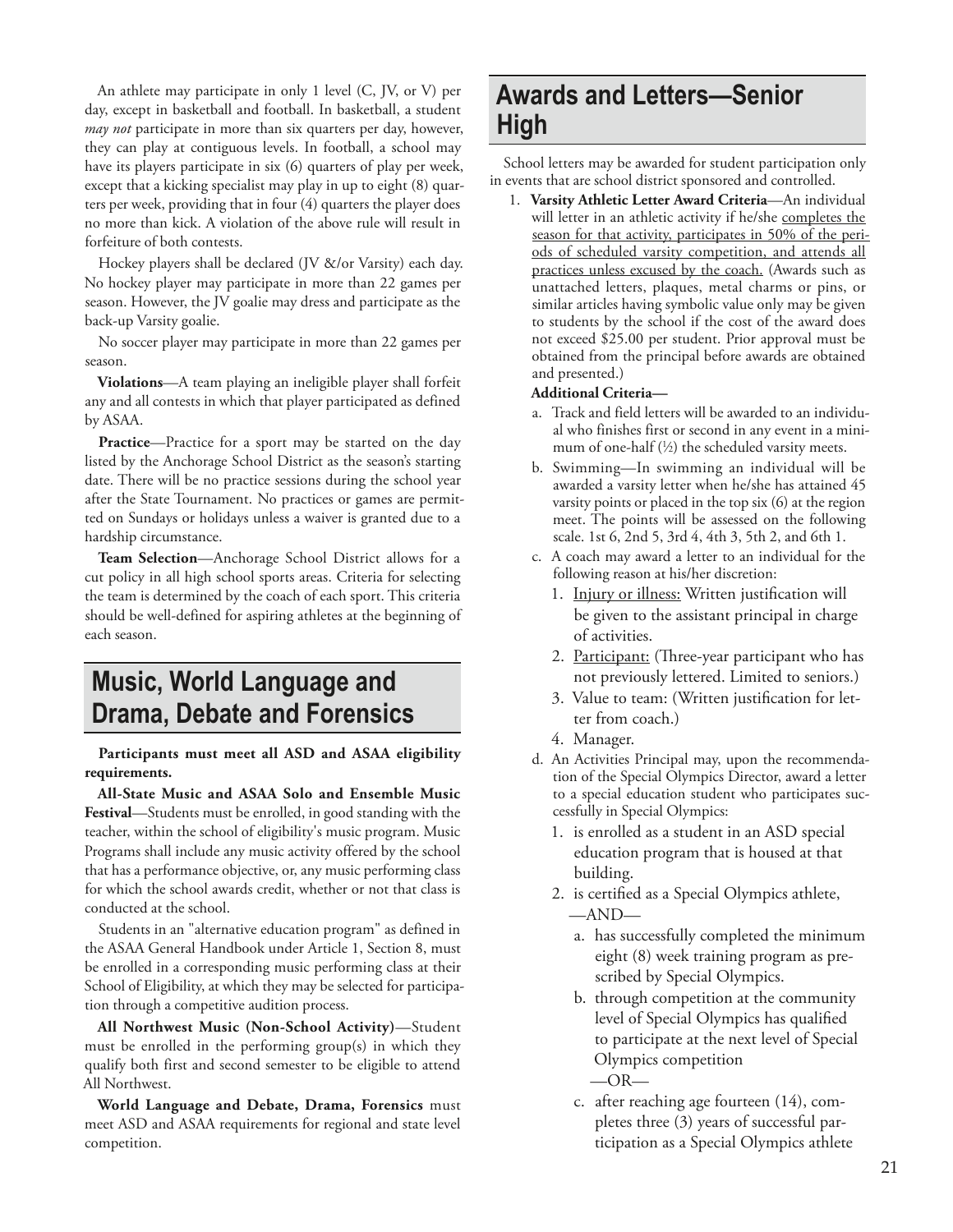without otherwise earning an athletic letter.

#### <span id="page-27-0"></span>2. **Criteria for All Music Letter Awards**—

- a. The student is expected to live up to the responsibilities of membership in the group, and:
	- 1. Attend all concerts unless excused by a school official.
	- 2. Attend 75 percent of all other scheduled performances of their group.
- b. A director may award a letter to an individual for the following reasons at his/her discretion:
	- 1. Injury or illness.
	- 2. Participant: (Three-year participant who has not previously lettered. Limited to seniors.)
	- 3. Value to the organization: (Written justification for letter by director.)
- c. The letter award program will in no way be affiliated with the classroom grading system.
- 3. **Letter for Debate, Drama, Forensics or Performance Drama**— Letters should be awarded as a means of recognizing outstanding individuals.
	- a. Debate, Drama and Forensic Letter: Participation in at least 50% of all scheduled forensic contests; individual school placement; first, second, or third in at least three of the contests. Or, participation in debate in at least two tournaments with a win record of at least 50 percent.
	- b. Performance Drama Letter: Participating in a minimum of three plays during the current school year. (Participation would include work on stage crews, technical crews and acting roles).
- 4. **Contracts**—All employees of the School District are prohibited from attempting to sell or enter into a contract to provide any supplies or equipment to the School District or its members. Such a relationship is considered a Conflict of Interest. This prohibition applies to all employees, regardless of the source of funding, and includes coaches who attempt to sell uniforms, trophies, equipment, etc. to student team members. In some cases, a waiver of conflict of interest may be obtained from the School Board by an employee, but in no instance may any preparatory action prior to a sale take place without a waiver.
- 5. **Trophies**—Only three individual trophies per varsity team may be awarded. Suggested titles are "Most Improved, Most Inspirational, Most Valuable.''

## **Admission Prices**

A. Admission Prices:

| General Admission  \$8.00                                       |
|-----------------------------------------------------------------|
|                                                                 |
| * Students with Activity Stickers  FREE                         |
| (all regular season ASD events)                                 |
| Students—7th & 8th grade $\dots \dots \dots \dots \dots$ \$5.00 |
| Senior Citizens (ages 65 and older) \$5.00                      |
| Military\$5.00                                                  |
| Elementary & Preschool FREE                                     |
| if accompanied by parent                                        |
| Activity stickers must be presented or general admission        |

Activity stickers must be presented or general and a must be paid for both home and away events.

- B. All events will be charged at all levels except at 'C' team and 'JV' levels when *not* preceding a varsity contest; and where control of the gate is impossible.
- C. The home school will admit without charge all competitors, cheerleaders (in uniform), coaches, and managers of the visiting school.
- D. Activity Stickers
	- 1. Activity stickers will cost \$50.00 each and will admit students to all ASD athletic contests including those designated at certain locations which are not on school property, i.e., Anchorage Football Stadium, Boeke Sports Arena, etc. Activity stickers will not admit students to the region tournament. Nonactivity sticker holders will be charged \$8.00 or full adult price.
	- 2. Activity sticker use shall be standardized on an annual basis.
	- 3. Activity stickers will not be discounted in any way.
	- 4. Refunds for activity stickers of students leaving school will be \$20.00 during the first semester only. Stickers may be purchased second semester for \$30.00.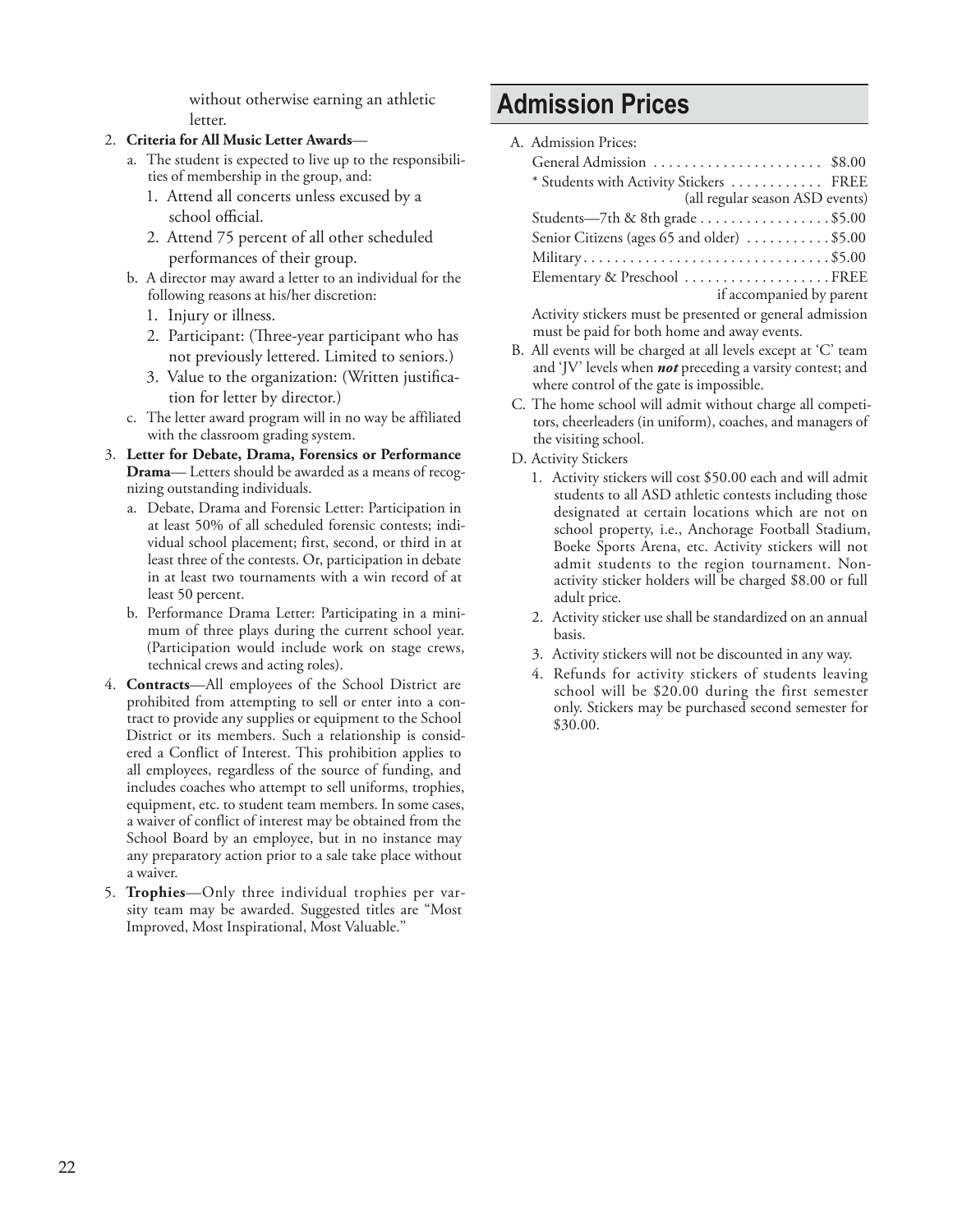## <span id="page-28-0"></span>**Section 4 JERSEY RETIREMENT**

## **Philosophy**

The retirement of an athlete's jersey is one of the highest athletic honors that a school can bestow on a student athlete. The practice of retiring a jersey is a standing tradition designed to pay homage to an athlete's experience. In addition, the athlete has brought pride and spirit to the school community. The player must have demonstrated his ability and achievements in the sport. Although the honor is based primarily on athletic ability, it also recognizes the student-athlete's contribution to high academic standards. Such an honor shall reflect athletic performance as well as achievements in the greater community. That is, the recipient has had a positive impact on the hometown and resident community and continues to exemplify excellence in the sport.

## **Eligibility Requirements**

The following criteria are not meant to be all inclusive. However, items A and B shall be considered basic requirements for a candidate. Additional criteria could be considered if substantive and appropriate. A nominee may or may not meet every criteria listed, but any limitations in one area shall be counter-balanced by superiority in other areas. The criteria to be considered are:

- A. Anchorage high school graduate
- B. Possess a positive public image locally and in resident community
- C. Recipient of national recognition such as All-American Team, MVP for division, Kodak, Gatorade Player, etc.
- D. Hold some type of All-Conference honor for at least two years
- E. Be named All-Conference or league "Player of the Year"
- F. A statistical leader in a recognized category as maintained by the conference or league
- G. A statistical leader in a recognized category as maintained by the college or university in that sport
- H. Be a state/regional champion in the sport

### **Procedures**

- A. The coach, based on these guidelines, shall submit in writing with supporting documentation a nomination to the athletic director.
- B. The AD shall refer the nomination with a written recommendation to the Athletics Committee. The Athletics Committee shall consist of the activities principal, a teacher, and a community member. The teacher and community member shall be selected by the principal. The principal shall serve as an ad hoc member to the committee. The committee shall have final approval of the nominee.
- C. The principal will foreword a nomination to the HS Director to be placed on the Region IV agenda for debate. A recommendation will be sent to the Senior Director.
- D. The honor shall be the retirement of the student-athlete's jersey not his/her number. A coach may choose not to reissue the jersey number, but the retirement of the student-athlete's jersey would not in and of itself require that the number never be worn again.
- E. It is anticipated at the retirement of the student-athlete's jersey, an award ceremony shall be held and the jersey shall be appropriately displayed with all the studentathlete accolades.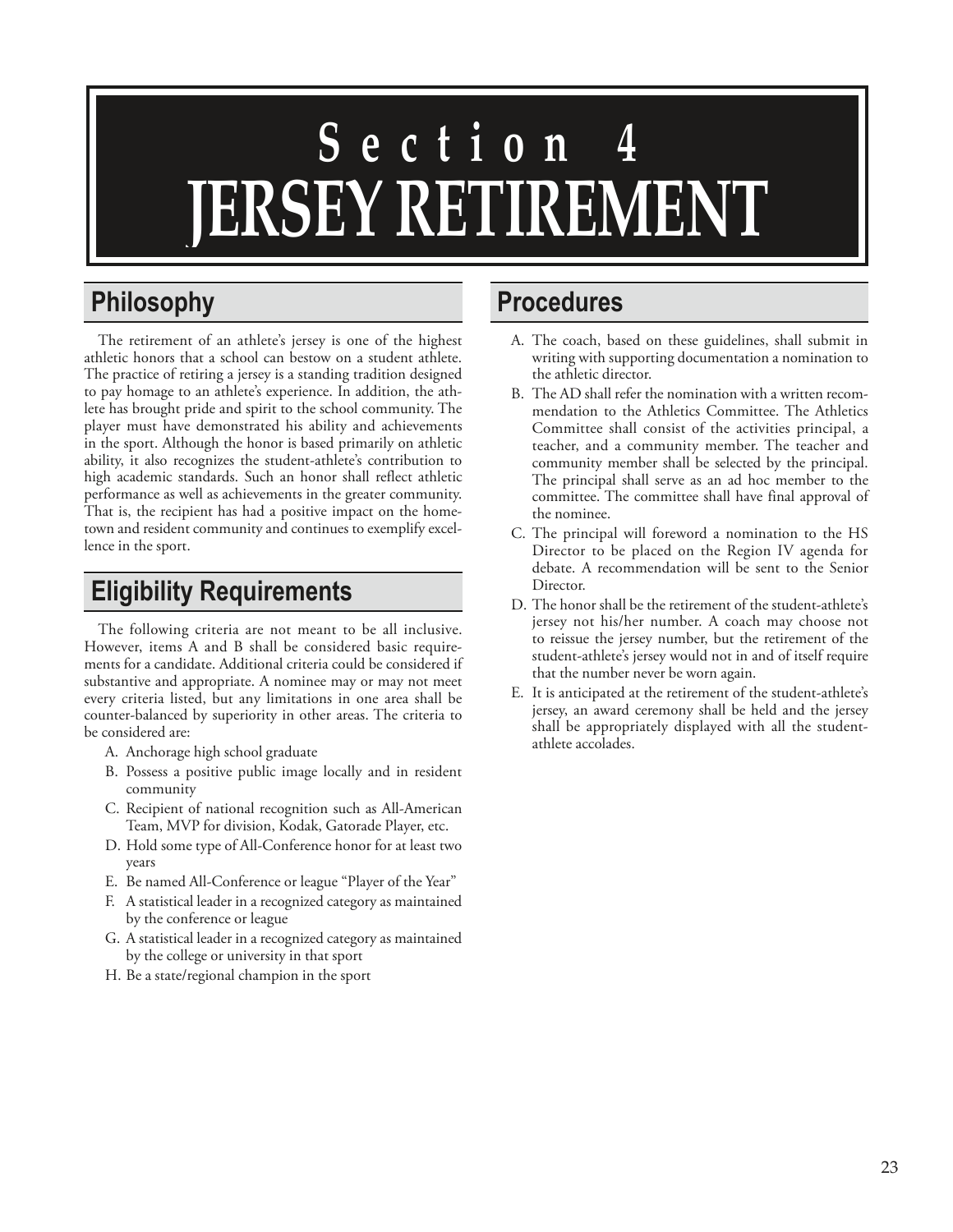## <span id="page-29-0"></span>**Appendix**

- 1. [2022 to 2023 ASD Activities Calendar](https://www.asdk12.org/cms/lib/AK02207157/Centricity/Domain/4/2022_24_01_22-23_Cultural.pdf)
- 2. [2022 to 2023 ASAA Calendar of Events](https://asaa.org/calendar/printable-calendars/)
- 3. ASD High School Athletic Eligibility Flowchart long description Student must be:
	- Properly registered in a 9 through 12 high school program in the ASD, ASD Charter School ASD alternative school or program
	- Enrolled as a full-time status.
	- I. Is student enrolled in a minimum of 5, ASD sponsored courses?
		- A. Yes
			- 1. Is the student a freshman prior to the end of the first quarter?
				- a. Yes, then student is eligible
				- b. No
					- 1. Is GPA at the end of the most recent grading period equal to or greater than 2.00?
						- a. Yes
							- 1. Does the student have at lease 2.5 credits posted in the previous semester?
								- a. Yes, then the student is eligible
								- b. No
									- 1. Is the student a freshman in the second quarter?
										- a. Yes, the student is eligible
										- b. No, the student is not eligible
						- b. No, the student is not eligible
		- B. No
			- 1. Is the student a senior on track to graduate and enrolled in four ASD sponsored courses?
				- a. Yes
					- 1. Is GPA at the end of the most recent grading period equal to or greater than 2.00?
						- a. Yes
							- 1. Does the student have at lease 2.5 credits posted in the previous semester?
								- a. Yes, then the student is eligible
								- b. No
									- 1. Is the student a freshman in the second quarter?
										- a. Yes, the student is eligible
- 2. No, the student is not eligible
	- a. No, the student is not eligible
	- a. No, the student is not eligible